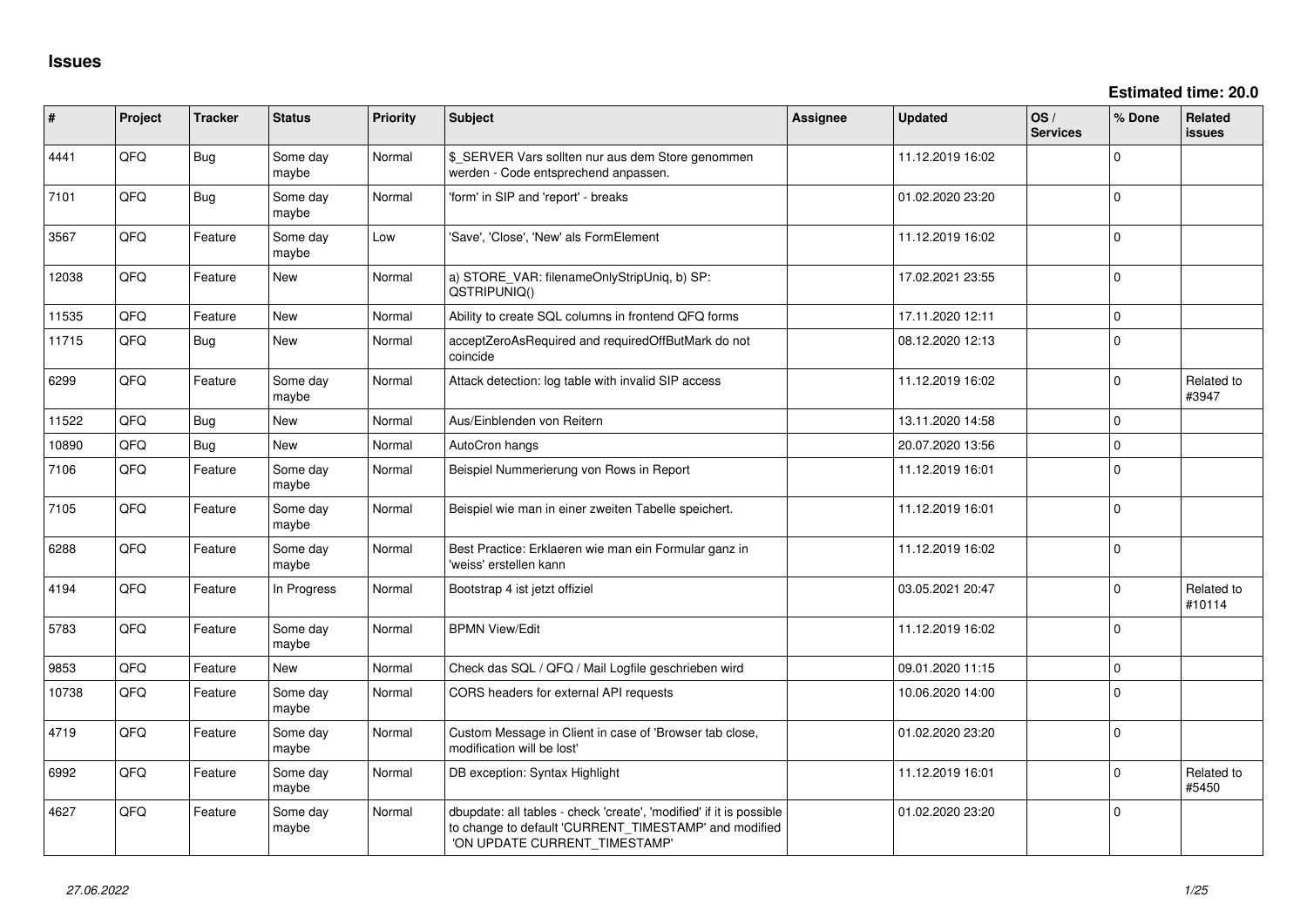| ∦     | Project | <b>Tracker</b> | <b>Status</b>     | <b>Priority</b> | <b>Subject</b>                                                                                                                                           | Assignee | <b>Updated</b>   | OS/<br><b>Services</b> | % Done         | Related<br>issues    |
|-------|---------|----------------|-------------------|-----------------|----------------------------------------------------------------------------------------------------------------------------------------------------------|----------|------------------|------------------------|----------------|----------------------|
| 5850  | QFQ     | Feature        | Some day<br>maybe | Normal          | Deployment: In QFQ Doc best practice fuer zeitgemaesses<br>Deployment beschreiben                                                                        |          | 01.02.2020 23:20 |                        | $\Omega$       |                      |
| 7100  | QFQ     | Feature        | Some day<br>maybe | Normal          | Download: log access, max downloads, time limit                                                                                                          |          | 01.02.2020 23:19 |                        | $\mathbf 0$    |                      |
| 11195 | QFQ     | Bug            | <b>New</b>        | Low             | Dynamic Update: Note not updated if new text is empty<br>(v20.4)                                                                                         |          | 25.09.2020 11:14 |                        | $\Omega$       |                      |
| 6083  | QFQ     | Feature        | Some day<br>maybe | Normal          | Dynamic Update: Value Check via SQL                                                                                                                      |          | 11.12.2019 16:02 |                        | $\Omega$       |                      |
| 5893  | QFQ     | Feature        | Some day<br>maybe | Normal          | Edit on double-click                                                                                                                                     |          | 01.02.2020 23:19 |                        | 0              | Related to<br>#5894  |
| 10759 | QFQ     | Bug            | <b>New</b>        | Normal          | emptyMeansNull - Feld falsch aktualisiert                                                                                                                |          | 12.11.2020 23:45 |                        | $\Omega$       |                      |
| 10874 | QFQ     | Feature        | <b>New</b>        | Normal          | Erstellen eines Foreign Keys in der Tabelle "FormElement"                                                                                                |          | 13.07.2020 10:11 |                        | $\mathbf 0$    |                      |
| 10324 | QFQ     | Bug            | <b>New</b>        | Normal          | Excel Export mit Template funktioniert nur, wenn Template<br>vor uid kommt                                                                               |          | 30.03.2020 11:20 |                        | $\Omega$       | Related to<br>#10257 |
| 4536  | QFQ     | Feature        | Some day<br>maybe | Normal          | FE upload: problem with delete if mutliple uploads an<br>FE.name="                                                                                       |          | 01.02.2020 23:20 |                        | $\Omega$       |                      |
| 5877  | QFQ     | Bug            | Some day<br>maybe | Normal          | FE.type=note:bsColumn strange behaviour                                                                                                                  |          | 01.02.2020 23:19 |                        | $\Omega$       |                      |
| 4444  | QFQ     | Feature        | Some day<br>maybe | Normal          | FE.type=upload: detect mime type                                                                                                                         |          | 11.12.2019 16:02 |                        | $\Omega$       | Related to<br>#4303  |
| 5923  | QFQ     | Feature        | Some day<br>maybe | Normal          | fillStoreSystemBySqlLate                                                                                                                                 |          | 01.02.2020 23:19 |                        | $\mathbf 0$    |                      |
| 3880  | QFQ     | Feature        | Some day<br>maybe | Normal          | Form 'Form': anlegen einer Tabelle                                                                                                                       |          | 14.01.2021 10:12 |                        | $\mathbf 0$    |                      |
| 3879  | QFQ     | Feature        | Some day<br>maybe | Normal          | Form 'FormElement': Beim Feld 'name' rechts in der Notiz<br>einen Link einblenden - a) aktuelle Definition anzeigen, b)<br>Spalte in der Tabelle anlegen |          | 11.12.2019 16:03 |                        | $\Omega$       |                      |
| 3878  | QFQ     | Feature        | Some day<br>maybe | Normal          | Form 'FormElement': Spalte 'name' typeAhead mit<br>Spaltennamen der Primarytable.                                                                        |          | 11.12.2019 16:03 |                        | $\overline{0}$ |                      |
| 10763 | QFQ     | Feature        | <b>New</b>        | Normal          | form accessed and submitted despite logout?                                                                                                              |          | 16.06.2020 11:43 |                        | $\Omega$       |                      |
| 11716 | QFQ     | Feature        | <b>New</b>        | Normal          | Form an beliebiger Stelle im Report anzeigen                                                                                                             |          | 09.12.2020 09:47 |                        | $\Omega$       |                      |
| 4443  | QFQ     | Feature        | Some day<br>maybe | Normal          | Form: multiple secondary tables                                                                                                                          |          | 01.02.2020 23:20 |                        | $\Omega$       |                      |
| 12156 | QFQ     | Feature        | <b>New</b>        | Normal          | Form: Optional disable 'leave page'                                                                                                                      |          | 03.05.2021 20:45 |                        | $\Omega$       |                      |
| 7278  | QFQ     | Feature        | Some day<br>maybe | Normal          | Form: Wert vordefinieren der immer gesetzt wird                                                                                                          |          | 02.05.2021 09:27 |                        | $\Omega$       |                      |
| 6515  | QFQ     | Feature        | Some day<br>maybe | Normal          | Formular: Felder dynamisch ein/ausblenden                                                                                                                |          | 11.12.2019 16:02 |                        | $\Omega$       |                      |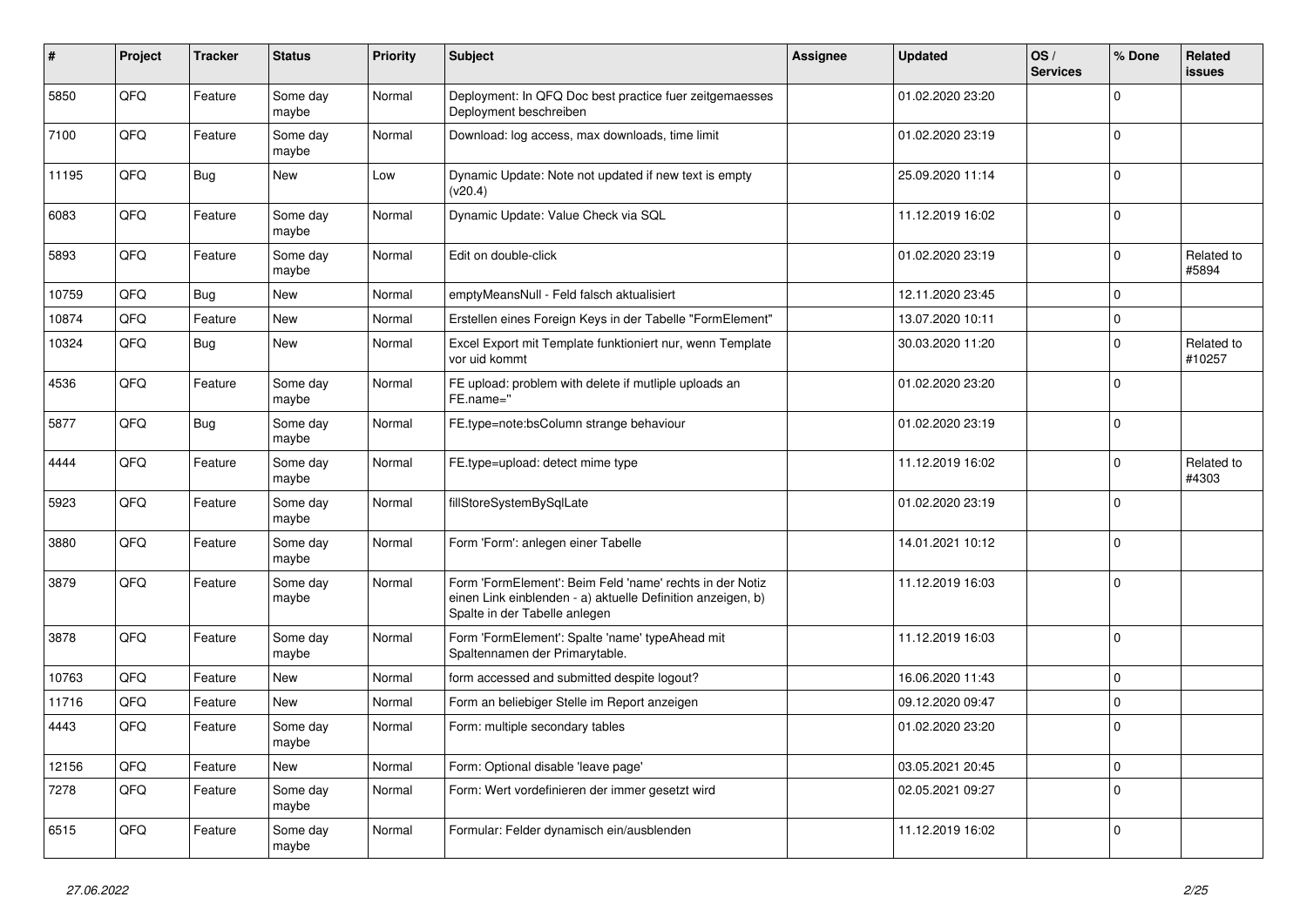| #     | Project | <b>Tracker</b> | <b>Status</b>     | <b>Priority</b> | Subject                                                                                                | <b>Assignee</b> | <b>Updated</b>   | OS/<br><b>Services</b> | % Done      | Related<br><b>issues</b>                    |
|-------|---------|----------------|-------------------|-----------------|--------------------------------------------------------------------------------------------------------|-----------------|------------------|------------------------|-------------|---------------------------------------------|
| 9126  | QFQ     | Bug            | Some day<br>maybe | Normal          | hidden Form elements are present in page source                                                        |                 | 02.01.2021 18:41 |                        | $\Omega$    |                                             |
| 2950  | QFQ     | Feature        | Some day<br>maybe | Normal          | Inhalt QFQ Records als File                                                                            |                 | 11.12.2019 16:03 |                        | 0           |                                             |
| 1510  | QFQ     | Feature        | Some day<br>maybe | Normal          | jquery von google laden, falls das nicht geht lokal                                                    |                 | 11.12.2019 16:03 |                        | $\mathbf 0$ |                                             |
| 3617  | QFQ     | Feature        | Some day<br>maybe | Normal          | Load javascripts at bottom                                                                             |                 | 11.12.2019 16:02 |                        | $\mathbf 0$ |                                             |
| 4433  | QFQ     | Feature        | Some day<br>maybe | Normal          | Log when SIP will be destroyed by QFQ for any (security)<br>reason                                     |                 | 01.02.2020 23:20 |                        | $\Omega$    | Related to<br>#4432,<br>Related to<br>#5458 |
| 4439  | QFQ     | Feature        | Some day<br>maybe | Normal          | Log: report all actions fired by an FE Element, incl. the<br>original directive (slaveld, sqllnsert, ) |                 | 01.02.2020 23:20 |                        | $\Omega$    | Related to<br>#4432,<br>Related to<br>#5458 |
| 4974  | QFQ     | Feature        | Some day<br>maybe | Normal          | Long polling - inform all listening clients of changes                                                 |                 | 11.12.2019 16:02 |                        | 0           |                                             |
| 5455  | QFQ     | Feature        | Some day<br>maybe | Normal          | Mail Redirects grld abhaengig                                                                          |                 | 01.02.2020 23:20 |                        | $\Omega$    |                                             |
| 4440  | QFQ     | Feature        | Some day<br>maybe | Normal          | Manual.rst: explain how to. expand PHP Session to 4h                                                   |                 | 11.12.2019 16:02 |                        | $\mathbf 0$ |                                             |
| 7104  | QFQ     | Feature        | Some day<br>maybe | Normal          | Manual: hint about escaping if '\r' appears in mail body                                               |                 | 11.12.2019 16:01 |                        | $\mathbf 0$ |                                             |
| 12039 | QFQ     | Feature        | New               | Normal          | Missing htmlSpecialChar() in pre processing on form submit                                             |                 | 18.02.2021 00:09 |                        | $\Omega$    | Related to<br>#14320                        |
| 4027  | QFQ     | Feature        | Some day<br>maybe | Normal          | Missing: orange 'check' / 'bullet'                                                                     |                 | 11.12.2019 16:03 |                        | 0           |                                             |
| 4626  | QFQ     | Feature        | Some day<br>maybe | Normal          | Mobile View: 'classBody=qfq-form-right' makes no sense                                                 |                 | 01.02.2020 23:20 |                        | 0           |                                             |
| 3646  | QFQ     | Feature        | Some day<br>maybe | Normal          | Moeglichkeit HTML Tags in Reports auszugeben (zu<br>enkodieren: htmlspecialchars)                      |                 | 11.12.2019 16:02 |                        | $\mathbf 0$ | Related to<br>#14320                        |
| 6084  | QFQ     | Feature        | Some day<br>maybe | Normal          | New escape type: 'D' - convert date                                                                    |                 | 01.02.2020 23:19 |                        | $\Omega$    |                                             |
| 4446  | QFG     | Feature        | Some day<br>maybe | Normal          | New FE get same feldContainerId as last modifed FE                                                     |                 | 01.02.2020 23:20 |                        | 0           |                                             |
| 7229  | QFQ     | Feature        | Some day<br>maybe | Normal          | New FormElement.type: Button                                                                           |                 | 01.02.2021 12:32 |                        | 0           |                                             |
| 4546  | QFQ     | <b>Bug</b>     | Some day<br>maybe | Normal          | NH: SIP storage is destroyed                                                                           |                 | 01.02.2020 23:20 |                        | $\mathbf 0$ |                                             |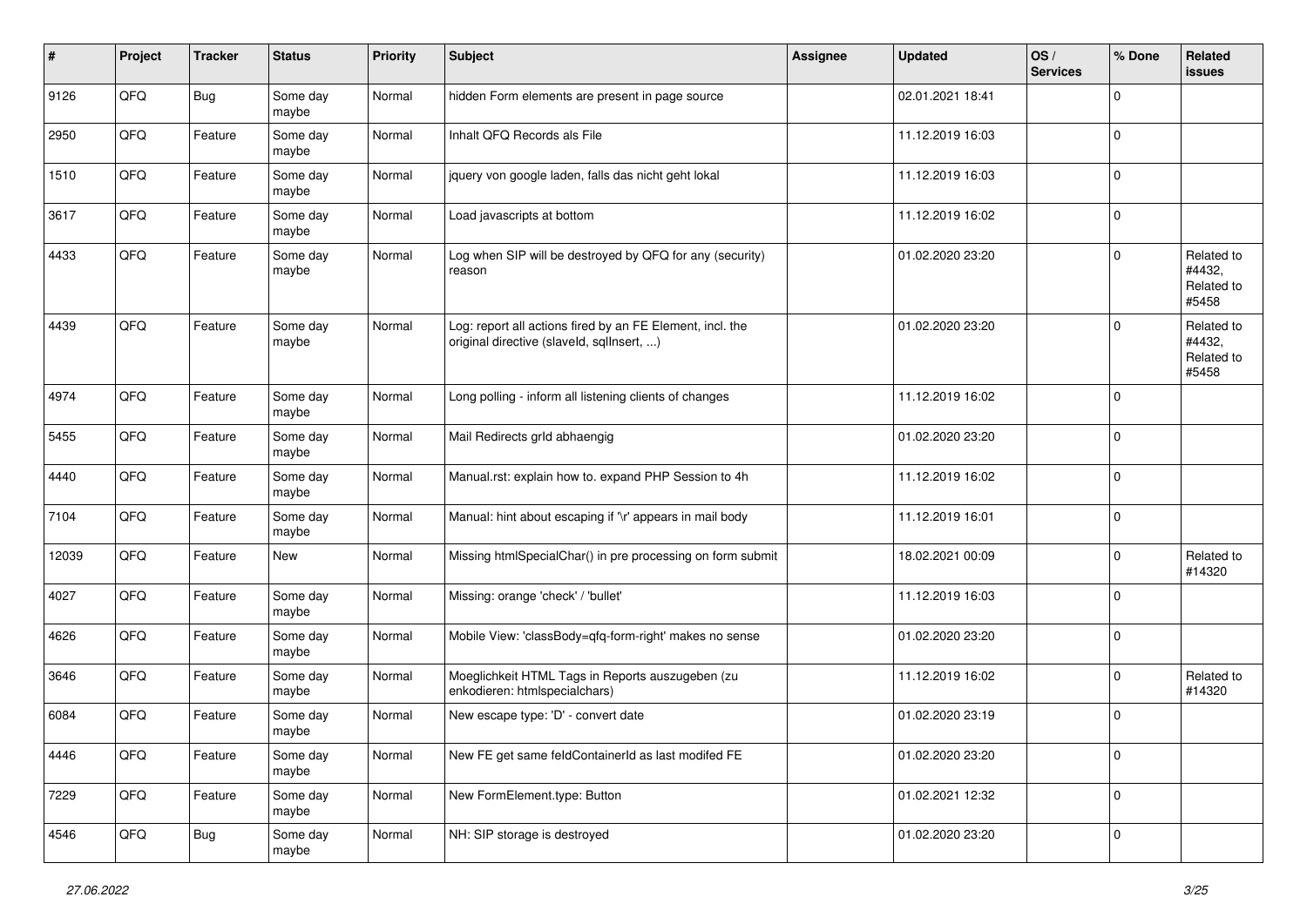| #     | Project | <b>Tracker</b> | <b>Status</b>     | Priority | Subject                                                                                                      | Assignee | <b>Updated</b>   | OS/<br><b>Services</b> | % Done      | Related<br><b>issues</b> |
|-------|---------|----------------|-------------------|----------|--------------------------------------------------------------------------------------------------------------|----------|------------------|------------------------|-------------|--------------------------|
| 10384 | QFQ     | Feature        | New               | Normal   | Parameter Exchange QFQ Instances                                                                             |          | 07.05.2020 09:38 |                        | $\Omega$    |                          |
| 3495  | QFQ     | Feature        | Some day<br>maybe | Normal   | Predifined Parameter werden nicht in '+' (add new record)<br>SIP gerendert.                                  |          | 11.12.2019 16:02 |                        | 0           |                          |
| 1253  | QFQ     | Feature        | Some day<br>maybe | Normal   | QF: Colorpicker                                                                                              |          | 11.12.2019 16:03 |                        | $\Omega$    |                          |
| 1251  | QFQ     | Feature        | Some day<br>maybe | Normal   | QF: Combo                                                                                                    |          | 11.12.2019 16:03 |                        | $\Omega$    |                          |
| 955   | QFQ     | Feature        | Some day<br>maybe | Normal   | QF: Notizen vor/nach dem Form                                                                                |          | 01.02.2020 23:20 |                        | $\Omega$    |                          |
| 1234  | QFQ     | Feature        | Some day<br>maybe | Normal   | QF: Record numbering: Im Grid soll in Spalte 1 optional die<br>laufende Nummer der Records angezeigt werden. |          | 01.02.2020 23:20 |                        | $\Omega$    |                          |
| 5160  | QFQ     | Feature        | Some day<br>maybe | Normal   | QFQ collaborative / together.js, ShareJS, y-js, collaborative,                                               |          | 11.12.2019 16:02 |                        | $\mathbf 0$ |                          |
| 9024  | QFQ     | <b>Bug</b>     | Some day<br>maybe | Normal   | QFQ Einarbeitung                                                                                             |          | 01.02.2020 15:56 |                        | $\Omega$    |                          |
| 5892  | QFQ     | Feature        | Some day<br>maybe | Normal   | QFQ should use T3 API to manipulate FE GROUP<br>membership                                                   |          | 01.02.2020 23:20 |                        | $\Omega$    |                          |
| 7108  | QFQ     | Feature        | Some day<br>maybe | Normal   | QFQ Wrap Elements                                                                                            |          | 11.12.2019 16:01 |                        | $\Omega$    |                          |
| 5851  | QFQ     | Feature        | Some day<br>maybe | Normal   | Queue System implementieren: MQTT, RabbitMQ                                                                  |          | 01.02.2020 23:20 |                        | $\Omega$    | Related to<br>#5715      |
| 9020  | QFQ     | Bug            | Some day<br>maybe | Normal   | radio mit buttonClass und dynamicUpdate lassen sich nicht<br>kombinieren                                     |          | 11.12.2019 16:01 |                        | $\Omega$    |                          |
| 10766 | QFQ     | Bug            | New               | High     | Radiobutton / parameter.buttonClass=btn-default: dynamic<br>update                                           |          | 03.05.2021 21:12 |                        | $\Omega$    | Related to<br>#11237     |
| 1623  | QFQ     | Feature        | Some day<br>maybe | Normal   | RealURL                                                                                                      |          | 11.12.2019 16:03 |                        | 30          |                          |
| 4640  | QFQ     | Feature        | Some day<br>maybe | Normal   | Rename System Forms                                                                                          |          | 01.02.2020 23:20 |                        | $\Omega$    |                          |
| 11534 | QFQ     | Feature        | New               | Normal   | Report: Action on selected rows - Table batchprocessing<br>feature                                           |          | 18.11.2020 08:15 |                        | $\Omega$    |                          |
| 4435  | QFQ     | Feature        | Some day<br>maybe | Normal   | Report: striptags - specify allowed tags                                                                     |          | 01.02.2020 23:20 |                        | $\Omega$    |                          |
| 5129  | QFQ     | Feature        | Some day<br>maybe | Normal   | Reports: SQL fuer x Achse und y Achse                                                                        |          | 11.12.2019 16:02 |                        | $\Omega$    |                          |
| 9855  | QFQ     | <b>Bug</b>     | New               | Normal   | <b>Required Check</b>                                                                                        |          | 01.02.2020 15:56 |                        | $\mathbf 0$ |                          |
| 7921  | QFQ     | Feature        | Some day<br>maybe | Normal   | Rest API Export: URL kuerzer machen                                                                          |          | 01.02.2020 23:19 |                        | $\Omega$    |                          |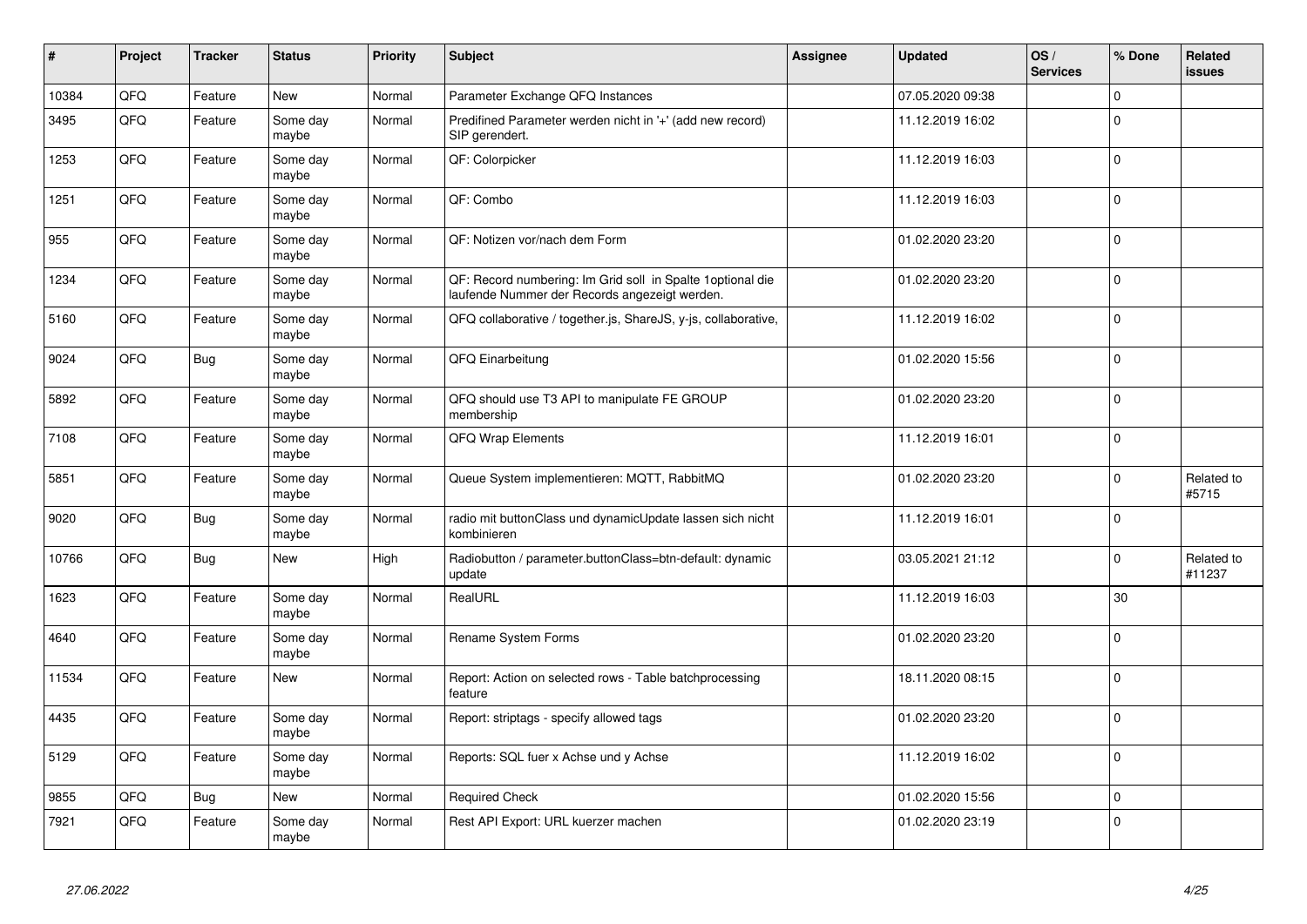| #     | Project | <b>Tracker</b> | <b>Status</b>     | <b>Priority</b> | <b>Subject</b>                                                                       | <b>Assignee</b> | <b>Updated</b>   | OS/<br><b>Services</b> | % Done      | <b>Related</b><br><b>issues</b>             |
|-------|---------|----------------|-------------------|-----------------|--------------------------------------------------------------------------------------|-----------------|------------------|------------------------|-------------|---------------------------------------------|
| 880   | QFQ     | Feature        | Some day<br>maybe | Urgent          | Security: PHP, SQL Injection, XSS                                                    |                 | 03.05.2021 21:14 |                        | $\Omega$    | Related to<br>#14320                        |
| 4551  | QFQ     | Feature        | Some day<br>maybe | Normal          | Set 'pills' via dynamicUpdate to show/hide/disabled                                  |                 | 01.02.2020 23:20 |                        | $\mathbf 0$ | Related to<br>#3752                         |
| 4442  | QFQ     | Feature        | Some day<br>maybe | Normal          | Special Column Name: _link - new symbol G (Glyph) to<br>choose any available symbol  |                 | 11.12.2019 16:02 |                        | $\Omega$    |                                             |
| 12135 | QFQ     | Feature        | <b>New</b>        | Normal          | Subrecord: Notiz                                                                     |                 | 24.04.2021 16:58 |                        | $\mathbf 0$ |                                             |
| 7281  | QFQ     | Bug            | Some day<br>maybe | Normal          | Subrecords: on large screen separator line too short                                 |                 | 01.02.2020 23:19 |                        | $\mathsf 0$ |                                             |
| 10114 | QFQ     | Feature        | <b>New</b>        | High            | Symbol (Link): 'G:' (Glyphicon) replaced by 'i:' (icon)                              |                 | 07.12.2021 17:19 |                        | $\mathbf 0$ | Related to<br>#3797,<br>Related to<br>#4194 |
| 4445  | QFQ     | Feature        | Some day<br>maybe | Normal          | template group: Option to simulate fieldset                                          |                 | 28.06.2021 14:11 |                        | $\mathbf 0$ |                                             |
| 10345 | QFQ     | Feature        | New               | Normal          | Templates - Patterns QFQ Style                                                       |                 | 03.05.2021 21:01 |                        | $\mathsf 0$ | Related to<br>#10713                        |
| 4816  | QFQ     | Feature        | Some day<br>maybe | Normal          | Templates for QFQ Reports (Tables, Radios, )                                         |                 | 01.02.2020 23:20 |                        | $\mathbf 0$ |                                             |
| 8056  | QFQ     | Feature        | Some day<br>maybe | Normal          | Termin Organisation (Reservation)                                                    |                 | 01.02.2020 23:19 |                        | $\mathbf 0$ | Related to<br>#8658                         |
| 7402  | QFQ     | <b>Bug</b>     | Some day<br>maybe | Normal          | thumbnail cache: outdated picture when permission denied<br>and permission resolved. |                 | 01.02.2020 23:20 |                        | $\Omega$    |                                             |
| 5452  | QFQ     | Feature        | Some day<br>maybe | Normal          | Thumbnails from PDF: bad quality                                                     |                 | 01.02.2020 23:20 |                        | $\pmb{0}$   |                                             |
| 5895  | QFQ     | Feature        | Some day<br>maybe | Normal          | Tutorial: List of all QFQ Features                                                   |                 | 01.02.2020 23:19 |                        | $\mathbf 0$ |                                             |
| 5805  | QFQ     | Feature        | Some day<br>maybe | Normal          | TypeAHead SQL value instead of key stored                                            |                 | 01.02.2020 23:19 |                        | $\mathbf 0$ | Related to<br>#5444                         |
| 6704  | QFQ     | Feature        | Some day<br>maybe | Normal          | Upload Mode: Bilder in Notizen rechts sollen aktuellen<br>Upload repräsentieren.     |                 | 01.02.2020 23:19 |                        | $\mathbf 0$ | Related to<br>#3264                         |
| 11850 | QFQ     | Feature        | New               | Urgent          | Wizard Form: basierend auf einer Tabelle eine Form<br>anlegen.                       |                 | 03.05.2021 21:12 |                        | $\mathbf 0$ | Blocked by<br>#8082                         |
| 4122  | QFQ     | Bug            | Some day<br>maybe | Normal          | file: Render Mode hat keinen Effekt                                                  |                 | 11.12.2019 16:03 |                        | $\Omega$    |                                             |
| 5342  | QFQ     | Feature        | Some day<br>maybe | Normal          | link - with HTML Attributes                                                          |                 | 01.02.2020 23:20 |                        | $\mathbf 0$ | Related to<br>#14077                        |
| 4138  | QFQ     | Bug            | Some day<br>maybe | Normal          | style fehlt                                                                          |                 | 11.12.2019 16:03 |                        | $\Omega$    |                                             |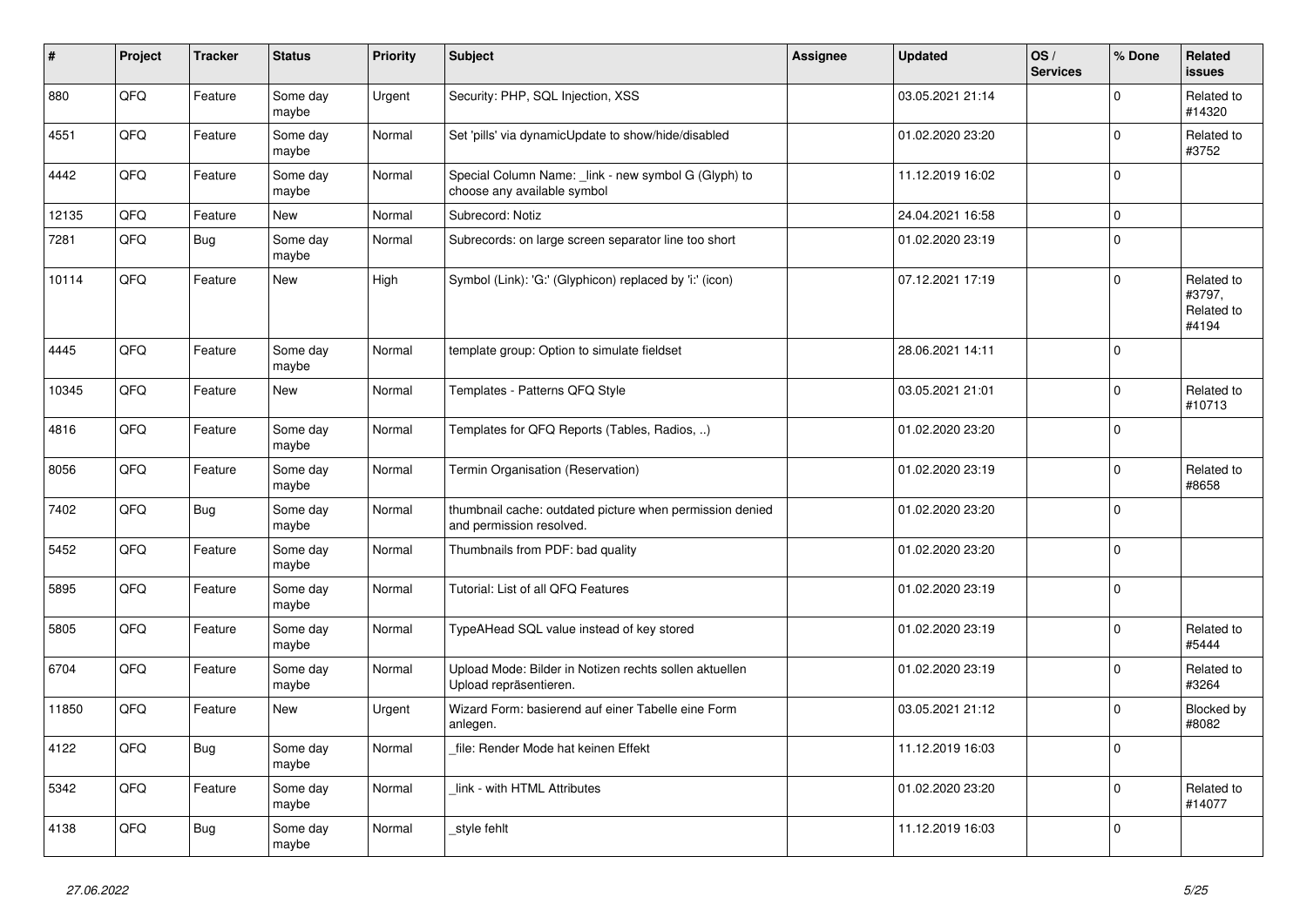| #     | Project | <b>Tracker</b> | <b>Status</b>     | <b>Priority</b> | <b>Subject</b>                                                                                      | <b>Assignee</b> | <b>Updated</b>   | OS/<br><b>Services</b> | % Done         | Related<br><b>issues</b>                                               |
|-------|---------|----------------|-------------------|-----------------|-----------------------------------------------------------------------------------------------------|-----------------|------------------|------------------------|----------------|------------------------------------------------------------------------|
| 14185 | QFQ     | Feature        | <b>New</b>        | Normal          | External/Autocron.php - better suitable directory                                                   | Support: System | 28.05.2022 11:03 |                        | $\Omega$       |                                                                        |
| 13647 | QFQ     | Bug            | <b>New</b>        | Normal          | Autofocus funktioniert nicht auf Chrome                                                             | Benjamin Baer   | 19.03.2022 17:44 |                        | $\mathbf 0$    |                                                                        |
| 8522  | QFQ     | Feature        | Some day<br>maybe | Normal          | build QFQ - npm warnings                                                                            | Benjamin Baer   | 01.02.2020 23:19 |                        | 50             |                                                                        |
| 11057 | QFQ     | <b>Bug</b>     | New               | High            | Checkboxes ohne span.checkmark im Report werden<br>ausgeblendet                                     | Benjamin Baer   | 03.05.2021 21:12 |                        | $\Omega$       | Related to<br>#11039                                                   |
| 12476 | QFQ     | Feature        | New               | Normal          | clearMe: a) should trigger 'dirty', b) sticky on textarea resize                                    | Benjamin Baer   | 04.01.2022 08:40 |                        | $\Omega$       | Related to<br>#9528                                                    |
| 6870  | QFQ     | Feature        | Priorize          | Normal          | Click on '_link' triggers an API call                                                               | Benjamin Baer   | 03.01.2022 08:25 |                        | $\mathbf 0$    |                                                                        |
| 4420  | QFQ     | Feature        | Some day<br>maybe | Normal          | Client: Local Storage - store the changes of a form, local in<br>the browser.                       | Benjamin Baer   | 11.12.2019 16:02 |                        | $\Omega$       |                                                                        |
| 5562  | QFQ     | Feature        | Priorize          | Normal          | Drag'n'Drop fuer Uploads                                                                            | Benjamin Baer   | 21.03.2022 09:52 |                        | $\Omega$       | Related to<br>#9706                                                    |
| 2665  | QFQ     | <b>Bug</b>     | Priorize          | Normal          | Dynamic Update funktioniert nicht, wenn beim<br>entsprechenden FormElement eine size angegeben ist. | Benjamin Baer   | 03.01.2022 08:12 |                        | 30             |                                                                        |
| 6224  | QFQ     | Feature        | Priorize          | Normal          | Dynamic update: fade in/out fields                                                                  | Benjamin Baer   | 21.03.2022 09:50 |                        | $\Omega$       |                                                                        |
| 6972  | QFQ     | Feature        | Some day<br>maybe | Normal          | Fabric Clipboard / cross browser tab                                                                | Benjamin Baer   | 01.02.2020 23:21 |                        | $\mathbf 0$    |                                                                        |
| 5024  | QFQ     | Feature        | Some day<br>maybe | Normal          | Fabric: Generate PDF with edits                                                                     | Benjamin Baer   | 01.02.2020 23:20 |                        | $\mathbf 0$    | Related to<br>#10704                                                   |
| 6801  | QFQ     | Feature        | Priorize          | Normal          | Fabric: Maximize / FullIscreen                                                                      | Benjamin Baer   | 21.03.2022 09:56 |                        | $\mathbf 0$    |                                                                        |
| 3415  | QFQ     | Feature        | Some day<br>maybe | Normal          | FE Login Box Templatefile                                                                           | Benjamin Baer   | 11.12.2019 16:02 |                        | $\Omega$       |                                                                        |
| 10003 | QFQ     | Feature        | Priorize          | Normal          | fieldset: stronger visualize group                                                                  | Benjamin Baer   | 12.02.2020 08:13 |                        | $\mathbf 0$    |                                                                        |
| 9548  | QFQ     | Feature        | Feedback          | High            | FormElement: Pattern mismatch - optional report only on<br>focus lost                               | Benjamin Baer   | 03.05.2021 21:14 |                        | $\overline{0}$ |                                                                        |
| 9898  | QFQ     | <b>Bug</b>     | Feedback          | Normal          | Formular trotz Timeout gespeichert                                                                  | Benjamin Baer   | 01.02.2020 15:56 |                        | $\mathbf 0$    |                                                                        |
| 7965  | QFQ     | Feature        | Priorize          | Normal          | Input type 'text' with visual format - currency                                                     | Benjamin Baer   | 03.01.2022 07:45 |                        | $\Omega$       |                                                                        |
| 7732  | QFQ     | Feature        | Some day<br>maybe | Normal          | Javascript: Lazy Loading der add on libs                                                            | Benjamin Baer   | 08.06.2022 10:38 |                        | $\Omega$       | Related to<br>#12611,<br>Related to<br>#12490,<br>Related to<br>#10013 |
| 6566  | QFQ     | <b>Bug</b>     | Priorize          | Normal          | Link Function 'delete': provided parameter missing on page<br>reload                                | Benjamin Baer   | 03.01.2022 08:08 |                        | $\Omega$       |                                                                        |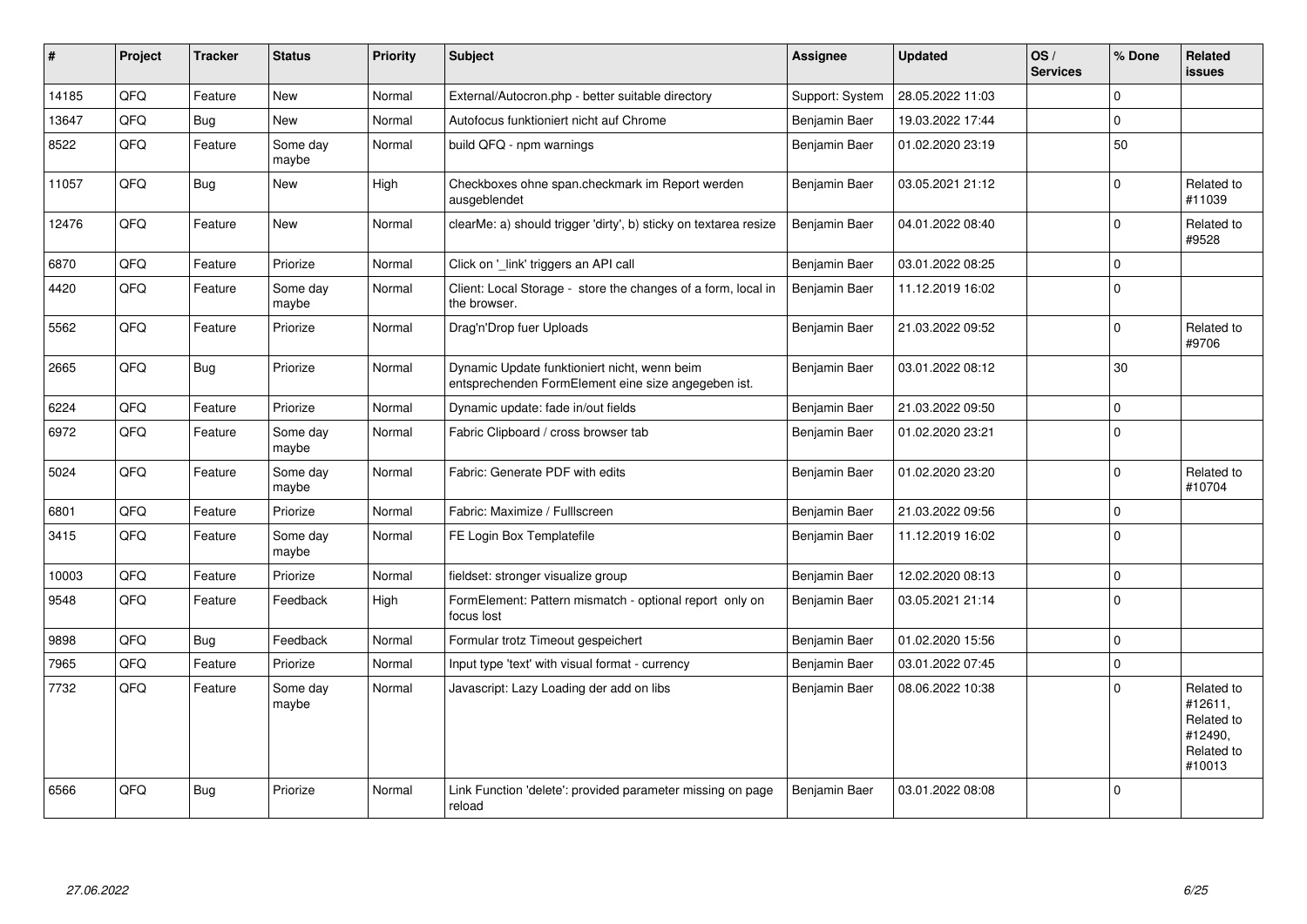| ∦     | Project | <b>Tracker</b> | <b>Status</b>     | <b>Priority</b> | <b>Subject</b>                                                                                                                                           | <b>Assignee</b> | <b>Updated</b>   | OS/<br><b>Services</b> | % Done      | Related<br>issues                                                     |
|-------|---------|----------------|-------------------|-----------------|----------------------------------------------------------------------------------------------------------------------------------------------------------|-----------------|------------------|------------------------|-------------|-----------------------------------------------------------------------|
| 12490 | QFQ     | Feature        | <b>New</b>        | Normal          | Loading Plugins in QFQ - see what tinymce does. (lazy<br>loading)                                                                                        | Benjamin Baer   | 08.06.2022 10:37 |                        | $\Omega$    | Related to<br>#12611,<br>Related to<br>#10013,<br>Related to<br>#7732 |
| 7602  | QFQ     | Feature        | ToDo              | High            | Multi Select: with checkboxes                                                                                                                            | Benjamin Baer   | 22.03.2022 09:07 |                        | $\mathbf 0$ |                                                                       |
| 2063  | QFQ     | Bug            | Some day<br>maybe | Normal          | Pills auf 'inaktiv' setzen falls keine Element auf dem Pill<br>sichtbar sind.                                                                            | Benjamin Baer   | 11.12.2019 16:03 |                        | $\Omega$    | Related to<br>#3752                                                   |
| 12556 | QFQ     | Feature        | <b>New</b>        | Normal          | Pills Title: colored = static or dynamic on allrequiredgiven                                                                                             | Benjamin Baer   | 19.03.2022 17:49 |                        | $\mathbf 0$ |                                                                       |
| 9135  | QFQ     | Feature        | Priorize          | Normal          | Progress Bar generic / replace old hourglass download<br>popup                                                                                           | Benjamin Baer   | 03.01.2022 07:43 |                        | $\Omega$    |                                                                       |
| 5389  | QFQ     | Feature        | Some day<br>maybe | Normal          | QFQ Design: Multline label / note                                                                                                                        | Benjamin Baer   | 01.02.2020 23:19 |                        | $\mathbf 0$ |                                                                       |
| 6140  | QFQ     | Bug            | Priorize          | Normal          | QFQ DnD Sort: Locked fields                                                                                                                              | Benjamin Baer   | 21.03.2022 09:56 |                        | $\mathbf 0$ |                                                                       |
| 3692  | QFQ     | Feature        | Some day<br>maybe | Normal          | QFQ Webseite                                                                                                                                             | Benjamin Baer   | 11.12.2019 16:02 |                        | $\Omega$    | Related to<br>#5033                                                   |
| 13528 | QFQ     | Bug            | <b>New</b>        | Normal          | qfq.io > releases: es wird kein neues Release angelegt                                                                                                   | Benjamin Baer   | 19.03.2022 17:46 |                        | $\mathbf 0$ |                                                                       |
| 11237 | QFQ     | Bug            | New               | High            | Radiobutton / parameter.buttonClass= btn-default - kein dirty<br>Trigger                                                                                 | Benjamin Baer   | 03.05.2021 21:12 |                        | $\Omega$    | Related to<br>#10766                                                  |
| 9535  | QFQ     | Bug            | Feedback          | Normal          | Report:  AS '_vertical' - column to wide - vertical >> rot45,<br>rot <sub>90</sub>                                                                       | Benjamin Baer   | 01.02.2020 15:56 |                        | $\Omega$    |                                                                       |
| 4454  | QFQ     | Bug            | Some day<br>maybe | Normal          | Required Elements: multiple elements in a row - whole row<br>marked if only one input is empty.                                                          | Benjamin Baer   | 01.02.2020 23:20 |                        | $\Omega$    |                                                                       |
| 5366  | QFQ     | Feature        | Priorize          | Normal          | Saving with keyboard shortcuts                                                                                                                           | Benjamin Baer   | 21.03.2022 09:47 |                        | $\Omega$    |                                                                       |
| 7730  | QFQ     | Feature        | Priorize          | Normal          | SELECT Box: title in between                                                                                                                             | Benjamin Baer   | 01.02.2020 23:22 |                        | $\mathbf 0$ |                                                                       |
| 9130  | QFQ     | Feature        | Some day<br>maybe | Normal          | tablesorter: Automatic Row numbering / Zeilenummer                                                                                                       | Benjamin Baer   | 01.02.2020 23:22 |                        | $\Omega$    |                                                                       |
| 6970  | QFQ     | Feature        | Some day<br>maybe | Normal          | tablesorter: default fuer 'sortReset' aendern von 'Ctrl' zu 'Alt'                                                                                        | Benjamin Baer   | 01.02.2020 23:21 |                        | $\Omega$    |                                                                       |
| 4398  | QFQ     | Bug            | Some day<br>maybe | Normal          | Typeahead: mouse click in a prefilled input opens a single<br>item dropdown with the current value - click on it seems to<br>set the value, not the key. | Benjamin Baer   | 01.02.2020 23:20 |                        | $\Omega$    | Related to<br>#4457                                                   |
| 4457  | QFQ     | <b>Bug</b>     | Priorize          | Normal          | typeahead: pressing return to select an item, saves the form<br>and closes the form.                                                                     | Benjamin Baer   | 03.01.2022 08:01 |                        | $\mathbf 0$ | Related to<br>#4398                                                   |
| 5576  | QFQ     | <b>Bug</b>     | <b>New</b>        | Normal          | Using MySQL 'DROP' requires privilege - wich is not really<br>necessary.                                                                                 | Carsten Rose    | 01.02.2020 23:21 |                        | $\mathbf 0$ |                                                                       |
| 4651  | QFQ     | Bug            | Some day<br>maybe | Normal          | 'Loading document" Modal wird angezeigt bei uzhcd type=2<br>Ansicht                                                                                      | Carsten Rose    | 01.02.2020 23:20 |                        | 0           |                                                                       |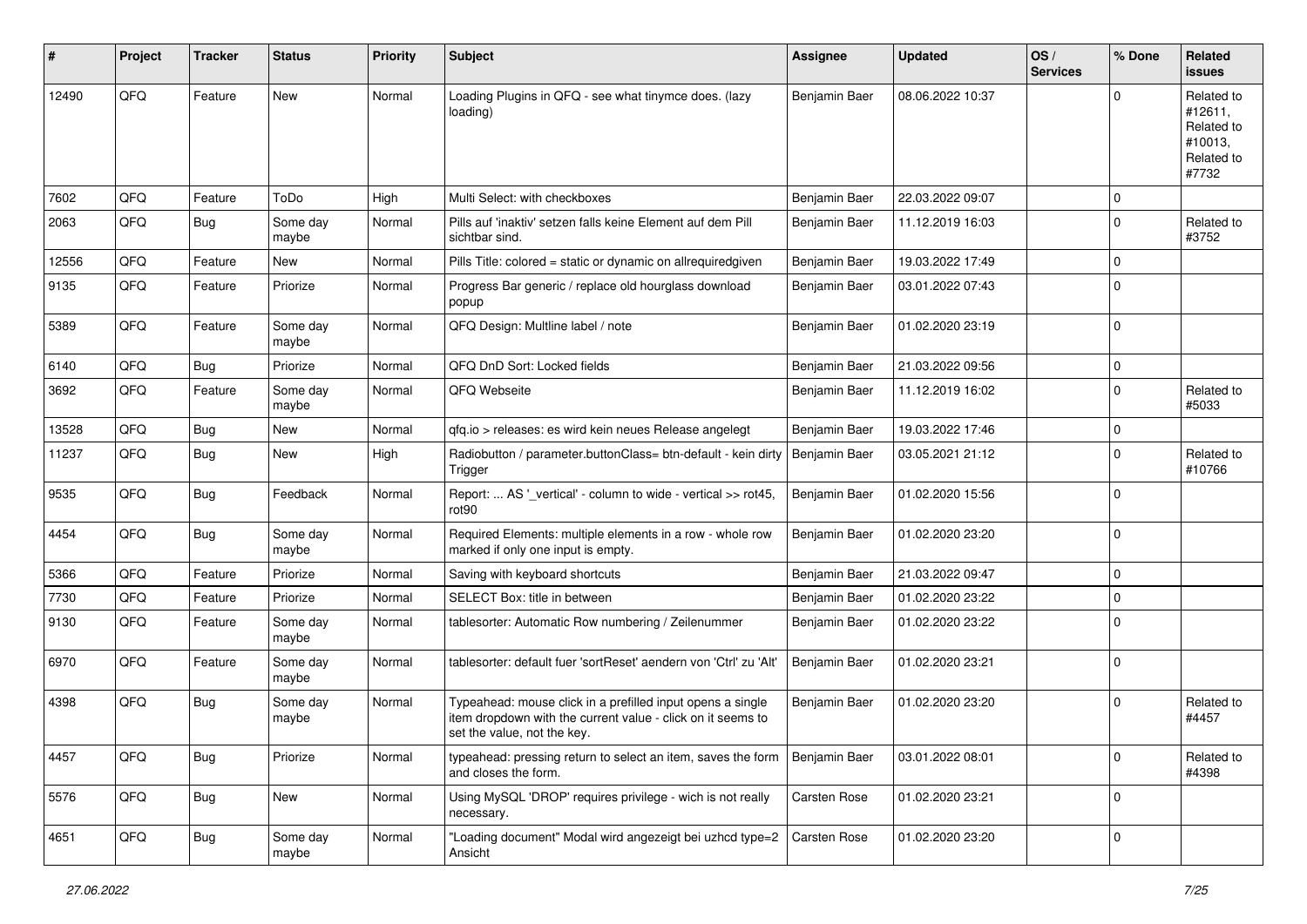| #     | <b>Project</b> | <b>Tracker</b> | <b>Status</b>     | Priority | <b>Subject</b>                                                                                                                               | Assignee            | <b>Updated</b>   | OS/<br><b>Services</b> | % Done   | Related<br><b>issues</b>                      |
|-------|----------------|----------------|-------------------|----------|----------------------------------------------------------------------------------------------------------------------------------------------|---------------------|------------------|------------------------|----------|-----------------------------------------------|
| 5942  | QFQ            | Feature        | Priorize          | Normal   | 'L' and 'type': append to links, generate via '_link' by using<br>'u:' .                                                                     | Carsten Rose        | 01.02.2020 10:13 |                        | $\Omega$ |                                               |
| 5768  | QFQ            | <b>Bug</b>     | Some day<br>maybe | Normal   | '{{pageLanguage:T}}' missing if QFQ is called via api                                                                                        | Carsten Rose        | 01.02.2020 23:19 |                        | $\Omega$ |                                               |
| 4092  | QFQ            | Bug            | Some day<br>maybe | Normal   | 1) Logging verbessern wann welches FE warum ausgefuehrt<br>wird, 2) Documentation: Best Practice Template Group                              | <b>Carsten Rose</b> | 01.02.2020 23:19 |                        | $\Omega$ | Related to<br>#3504                           |
| 3267  | QFQ            | Feature        | Some day<br>maybe | Normal   | 2 Forms auf einer Seite: real + Read only                                                                                                    | <b>Carsten Rose</b> | 11.12.2019 16:03 |                        | $\Omega$ |                                               |
| 12269 | QFQ            | Feature        | New               | Normal   | 2FA - Login                                                                                                                                  | Carsten Rose        | 03.05.2021 20:45 |                        | $\Omega$ |                                               |
| 5548  | QFQ            | Feature        | Some day<br>maybe | Normal   | 801 Textfiles/Scriptfiles als Thumbnail                                                                                                      | Carsten Rose        | 07.03.2022 16:26 |                        | $\Omega$ |                                               |
| 12544 | QFQ            | Feature        | <b>New</b>        | High     | a) ' AS _link' new also as ' AS _format', b) sortierung via<br>'display: none;', c) '_format' benoeitgt nicht zwingend<br>u/U/p/m/z/d        | <b>Carsten Rose</b> | 14.12.2021 16:03 |                        | $\Omega$ |                                               |
| 3666  | QFQ            | Feature        | Some day<br>maybe | Normal   | a) Performance Messung: mysql_real_escape_string() im<br>Vergleich zu str_replace(), b) doppeltes Aufrufen von<br>mysql real escape string() | <b>Carsten Rose</b> | 11.12.2019 16:02 |                        | $\Omega$ |                                               |
| 3942  | QFQ            | Feature        | Some day<br>maybe | Normal   | Action Elemente: neu generierte IDs via FE weitergeben                                                                                       | <b>Carsten Rose</b> | 11.12.2019 16:03 |                        | $\Omega$ | Related to<br>#3941                           |
| 12412 | QFQ            | Feature        | <b>New</b>        | Normal   | Action/Escape qualifier 'e' (empty), '0': if given, an empty<br>string (or '0') will be treated as 'not found'                               | <b>Carsten Rose</b> | 08.05.2021 09:40 |                        | $\Omega$ | Related to<br>#12413,<br>Related to<br>#10012 |
| 5131  | <b>OFO</b>     | Feature        | <b>New</b>        | Normal   | Activate Spin Gear ('wait/busy' indicator) via LINK attribute                                                                                | <b>Carsten Rose</b> | 01.02.2020 23:21 |                        | $\Omega$ |                                               |
| 7342  | QFQ            | Feature        | <b>New</b>        | Normal   | add content $=$ hide this                                                                                                                    | <b>Carsten Rose</b> | 01.02.2020 23:21 |                        | $\Omega$ |                                               |
| 10979 | QFQ            | Feature        | <b>New</b>        | Normal   | Ajax Calls an API - dataReport                                                                                                               | Carsten Rose        | 11.05.2022 12:15 |                        | $\Omega$ |                                               |
| 8962  | QFQ            | Feature        | <b>New</b>        | High     | allow for form fields with identical names                                                                                                   | <b>Carsten Rose</b> | 03.05.2021 21:14 |                        | $\Omega$ |                                               |
| 9281  | QFQ            | <b>Bug</b>     | Some day<br>maybe | Normal   | Allow STRICT TRANS TABLES                                                                                                                    | <b>Carsten Rose</b> | 02.01.2021 18:43 |                        | $\Omega$ |                                               |
| 3848  | QFQ            | Feature        | Some day<br>maybe | High     | Antivirus check fuer Upload files in qfq?                                                                                                    | <b>Carsten Rose</b> | 03.05.2021 21:14 |                        | $\Omega$ | Related to<br>#4131                           |
| 12119 | QFQ            | Feature        | <b>New</b>        | Normal   | AS paged: error message missing if there ist no 'r' argument.                                                                                | <b>Carsten Rose</b> | 03.05.2021 20:51 |                        | $\Omega$ |                                               |
| 14077 | QFQ            | <b>Bug</b>     | <b>New</b>        | Normal   | As link: Attribute 'class' missing by r:1 and r:3 - but should<br>set                                                                        | Carsten Rose        | 28.05.2022 11:02 |                        | $\Omega$ | Related to<br>#5342,<br>Related to<br>#4343   |
| 14233 | QFQ            | Bug            | <b>New</b>        | Normal   | AS _link: question - HTML is not rendered                                                                                                    | <b>Carsten Rose</b> | 28.05.2022 11:02 |                        | $\Omega$ |                                               |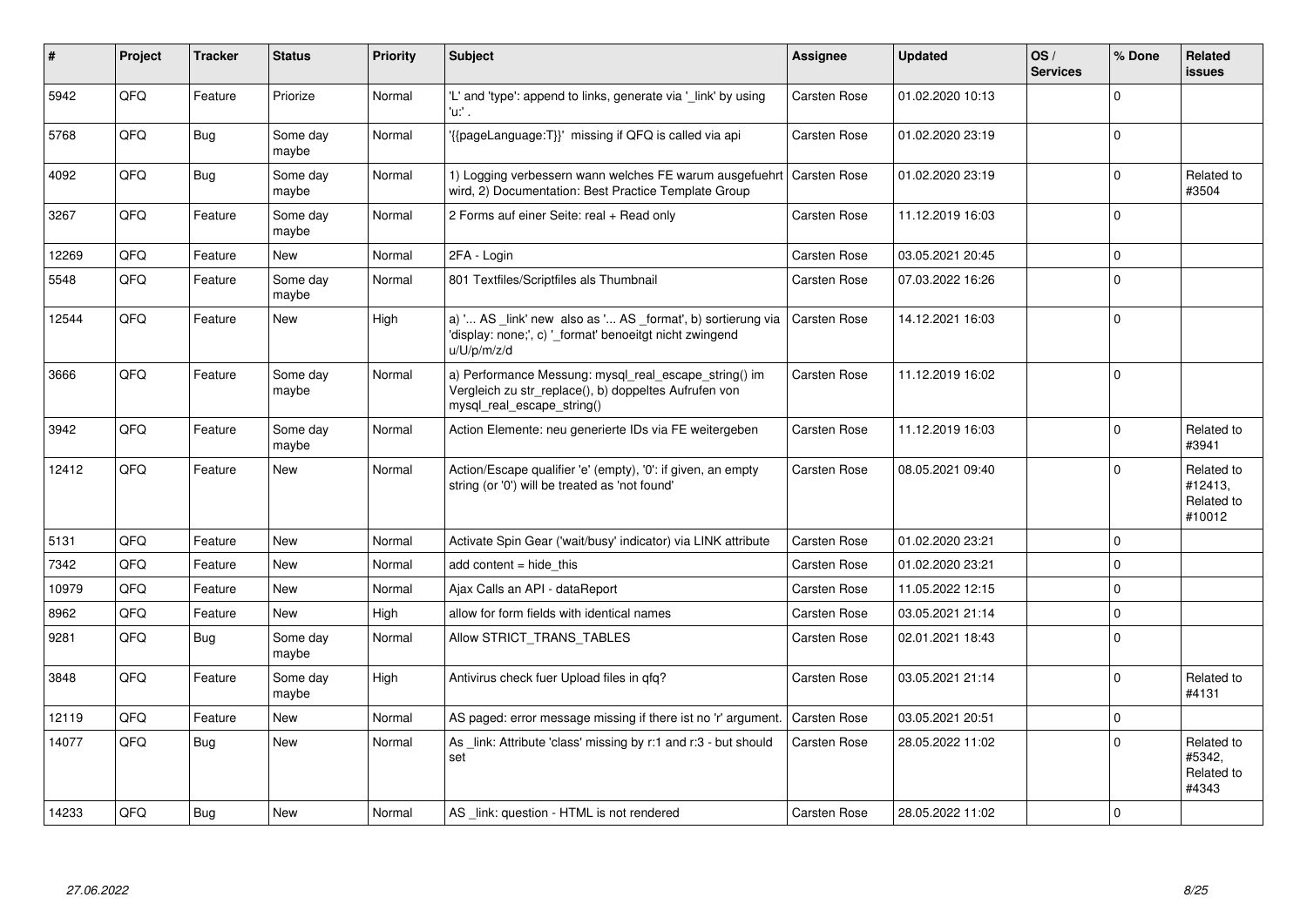| ∦     | Project | <b>Tracker</b> | <b>Status</b>     | <b>Priority</b> | <b>Subject</b>                                                                                                      | <b>Assignee</b> | <b>Updated</b>   | OS/<br><b>Services</b> | % Done              | Related<br><b>issues</b>                      |
|-------|---------|----------------|-------------------|-----------------|---------------------------------------------------------------------------------------------------------------------|-----------------|------------------|------------------------|---------------------|-----------------------------------------------|
| 3947  | QFQ     | Feature        | Some day<br>maybe | Normal          | Attack detectect: logout current user                                                                               | Carsten Rose    | 11.12.2019 16:03 |                        | $\Omega$            | Related to<br>#5458.<br>Related to<br>#6299   |
| 9275  | QFQ     | <b>Bug</b>     | New               | Normal          | autcron: t3 page, which takes to long to respond, is not<br>reported properly                                       | Carsten Rose    | 01.02.2020 23:22 |                        | 100                 |                                               |
| 4250  | QFQ     | Feature        | New               | Normal          | AutoCron in QFQ via PHP                                                                                             | Carsten Rose    | 01.02.2020 23:21 |                        | $\mathbf 0$         | Related to<br>#3292,<br>Related to<br>#3291   |
| 12146 | QFQ     | Feature        | New               | Normal          | Autocron Job: Anzeigen wann der naechste Job ausgefuehrt   Carsten Rose<br>wird, resp das er nicht ausgefuehrt wird |                 | 15.03.2021 15:23 |                        | $\Omega$            |                                               |
| 3291  | QFQ     | Feature        | Some day<br>maybe | Normal          | AutoCron websiteToken                                                                                               | Carsten Rose    | 11.12.2019 16:02 |                        | $\mathbf 0$         | Related to<br>#4250                           |
| 8431  | QFQ     | Bug            | New               | High            | autocron.php with wrong path                                                                                        | Carsten Rose    | 03.05.2021 21:14 |                        | $\mathbf 0$         |                                               |
| 7452  | QFQ     | Feature        | Some day<br>maybe | Normal          | automate deployment new QFQ version                                                                                 | Carsten Rose    | 16.09.2021 15:10 |                        | $\mathbf 0$         |                                               |
| 12452 | QFQ     | Feature        | Priorize          | Normal          | BaseURL: alsways with '/' at the end                                                                                | Carsten Rose    | 19.06.2022 13:45 |                        | $\mathbf 0$         | Related to<br>#10782                          |
| 9346  | QFQ     | Feature        | Priorize          | Normal          | beforeSave: check if an upload is given                                                                             | Carsten Rose    | 11.06.2021 21:18 |                        | $\mathbf 0$         |                                               |
| 3782  | QFQ     | Bug            | Priorize          | Normal          | Bei fehlerhafter Eingabe (z.B. Datum) sollte das erwartete<br>Format angezeigt werden                               | Carsten Rose    | 01.02.2020 10:13 |                        | $\mathbf 0$         |                                               |
| 12546 | QFQ     | Bug            | Feedback          | Normal          | Branch 'Development' - Unit Tests mit dirty workaround<br>angepasst                                                 | Carsten Rose    | 19.03.2022 17:48 |                        | $\mathbf 0$         |                                               |
| 8520  | QFQ     | Feature        | Some day<br>maybe | Normal          | Bring QFQ to Composer                                                                                               | Carsten Rose    | 16.09.2021 15:10 |                        | $\mathbf 0$         |                                               |
| 11893 | QFQ     | Feature        | New               | High            | Broken SIP: a) only report one time, b) only report in main<br>column                                               | Carsten Rose    | 12.05.2021 12:13 |                        | $\Omega$            | Related to<br>#12532,<br>Related to<br>#14187 |
| 9958  | QFQ     | Bug            | Priorize          | Normal          | Broken subrecord query: no error message                                                                            | Carsten Rose    | 05.02.2021 15:15 |                        | $\mathbf 0$         |                                               |
| 9177  | QFQ     | Bug            | New               | Normal          | Bug? QFQ tries to save an action FE, which has real<br>existing column name                                         | Carsten Rose    | 01.02.2020 23:22 |                        | $\mathbf 0$         |                                               |
| 10716 | QFQ     | Feature        | Some day<br>maybe | Normal          | Business Logic mit Externen Skripten                                                                                | Carsten Rose    | 16.09.2021 15:10 |                        | $\pmb{0}$           | Related to<br>#10713,<br>Related to<br>#8217  |
| 9781  | QFQ     | Feature        | New               | Normal          | Button: CSS class to make buttons smaller                                                                           | Carsten Rose    | 01.02.2020 23:22 |                        | $\mathsf{O}\xspace$ |                                               |
| 13467 | QFQ     | Feature        | New               | Normal          | ChangeLog Generator                                                                                                 | Carsten Rose    | 19.03.2022 17:46 |                        | $\mathbf 0$         | Related to<br>#11460                          |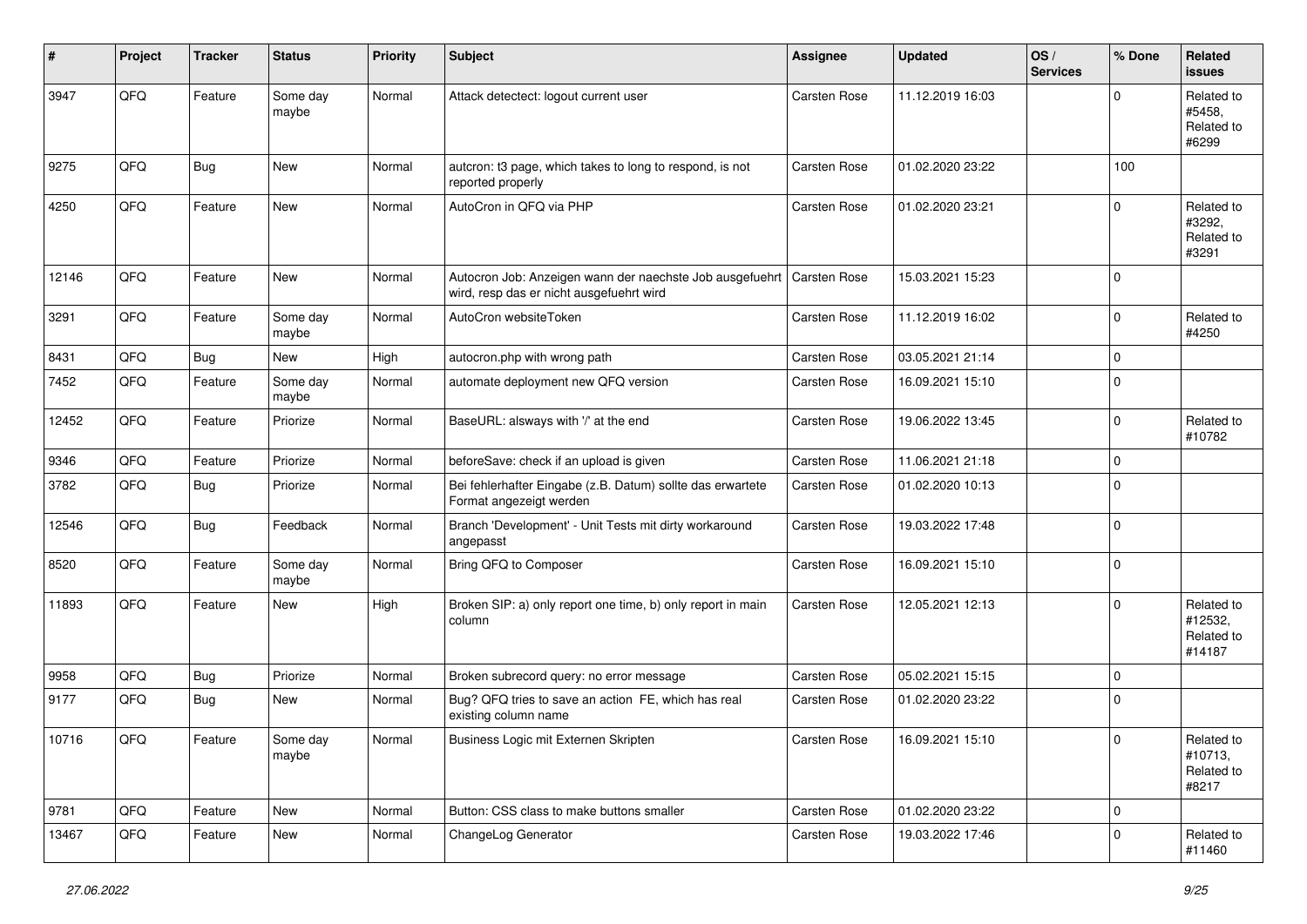| #     | Project | <b>Tracker</b> | <b>Status</b>     | <b>Priority</b> | Subject                                                                                                                       | <b>Assignee</b>     | <b>Updated</b>   | OS/<br><b>Services</b> | % Done              | Related<br><b>issues</b>                        |
|-------|---------|----------------|-------------------|-----------------|-------------------------------------------------------------------------------------------------------------------------------|---------------------|------------------|------------------------|---------------------|-------------------------------------------------|
| 13451 | QFQ     | Bug            | New               | Normal          | Character Counter / Max Character: Problem in Safari                                                                          | Carsten Rose        | 15.04.2022 17:18 |                        | $\mathbf 0$         |                                                 |
| 12474 | QFQ     | Feature        | <b>New</b>        | Normal          | Check BaseConfigURL if it is given and the the last char is '/'                                                               | Carsten Rose        | 03.05.2021 20:45 |                        | $\mathbf 0$         |                                                 |
| 9669  | QFQ     | Bug            | Some day<br>maybe | Normal          | Checkbox / Template Group: radio/checkbox visible broken<br>after 'add'                                                       | Carsten Rose        | 16.06.2021 13:47 |                        | $\mathbf 0$         | Related to<br>#8091                             |
| 11752 | QFQ     | Bug            | New               | Normal          | checkbox renders multiple input elements with same name                                                                       | Carsten Rose        | 17.12.2020 14:58 |                        | $\mathbf 0$         | Related to<br>#11750                            |
| 9691  | QFQ     | <b>Bug</b>     | In Progress       | Normal          | Checkbox: dynamic update > readonly                                                                                           | Carsten Rose        | 01.02.2020 23:22 |                        | 50                  | Related to<br>#9834                             |
| 12163 | QFQ     | Feature        | <b>New</b>        | Normal          | Checkbox: table wrap                                                                                                          | Carsten Rose        | 03.05.2021 20:51 |                        | $\mathbf 0$         |                                                 |
| 6715  | QFQ     | Feature        | Some day<br>maybe | Normal          | Code-Refactoring: dbArray vereinheitlichen                                                                                    | Carsten Rose        | 11.12.2019 16:02 |                        | $\mathbf 0$         |                                                 |
| 7102  | QFQ     | Feature        | New               | Normal          | Comment sign in report: '#' and '--'                                                                                          | Carsten Rose        | 01.02.2020 23:21 |                        | $\mathbf 0$         |                                                 |
| 4279  | QFQ     | Bug            | Some day<br>maybe | High            | config.linkVars lost                                                                                                          | Carsten Rose        | 03.05.2021 21:14 |                        | $\Omega$            |                                                 |
| 3349  | QFQ     | <b>Bug</b>     | Some day<br>maybe | Normal          | config.qfq.ini: a) vertraegt keine '=' im Value (z.B. Passwort),<br>b) Values sollten in ticks einschliessbar sein (spaces, ) | Carsten Rose        | 11.12.2019 16:02 |                        | $\mathbf 0$         |                                                 |
| 8082  | QFQ     | Feature        | Priorize          | High            | Contact form without saving record                                                                                            | Carsten Rose        | 07.12.2021 15:20 |                        | $\mathbf 0$         | Related to<br>#8587,<br><b>Blocks</b><br>#11850 |
| 12714 | QFQ     | Bug            | <b>New</b>        | Normal          | Conversion of GIF to PDF broken when GIF contains Alpha.                                                                      | Carsten Rose        | 19.03.2022 17:49 |                        | $\mathbf 0$         |                                                 |
| 4650  | QFQ     | Feature        | Some day<br>maybe | Normal          | Convert html to doc/rtf                                                                                                       | <b>Carsten Rose</b> | 01.02.2020 23:20 |                        | $\mathbf 0$         | Related to<br>#10704                            |
| 12327 | QFQ     | Bug            | <b>New</b>        | Normal          | Copy to clipboard: Glyphicon can not be changed                                                                               | Carsten Rose        | 27.12.2021 17:59 |                        | $\mathbf 0$         |                                                 |
| 12330 | QFQ     | Feature        | New               | Normal          | Copy to input field / text area / TinyMCE                                                                                     | Carsten Rose        | 07.04.2021 09:01 |                        | $\mathbf 0$         |                                                 |
| 8089  | QFQ     | Feature        | <b>New</b>        | Normal          | Copy/Paste for FormElements                                                                                                   | Carsten Rose        | 01.02.2020 23:22 |                        | $\mathbf 0$         |                                                 |
| 13843 | QFQ     | Feature        | <b>New</b>        | Normal          | Create JWT via QFQ                                                                                                            | Carsten Rose        | 19.03.2022 17:42 |                        | $\mathbf 0$         |                                                 |
| 13841 | QFQ     | Feature        | <b>New</b>        | Normal          | Create PDF via iText - evaluate                                                                                               | Carsten Rose        | 19.03.2022 17:42 |                        | $\mathbf 0$         |                                                 |
| 9136  | QFQ     | Feature        | New               | Normal          | Create ZIP files with dynamic PDFs                                                                                            | Carsten Rose        | 01.02.2020 23:22 |                        | $\mathbf 0$         |                                                 |
| 3990  | QFQ     | Feature        | Some day<br>maybe | High            | custom class definition: add space automatically                                                                              | Carsten Rose        | 03.05.2021 21:14 |                        | $\mathbf 0$         |                                                 |
| 12337 | QFQ     | Feature        | Some day<br>maybe | Normal          | Database.php: better caching                                                                                                  | Carsten Rose        | 16.09.2021 15:10 |                        | $\mathsf{O}\xspace$ |                                                 |
| 3130  | QFQ     | Bug            | Some day<br>maybe | Normal          | Debug Info's nicht korrekt nach 'New > Save'.                                                                                 | Carsten Rose        | 11.12.2019 16:03 |                        | $\mathbf 0$         | Related to<br>#3253                             |
| 3331  | QFQ     | Feature        | Some day<br>maybe | Normal          | Default Tooltip fuer _page? Links: mit Form und Record ID                                                                     | Carsten Rose        | 11.12.2019 16:02 |                        | $\pmb{0}$           |                                                 |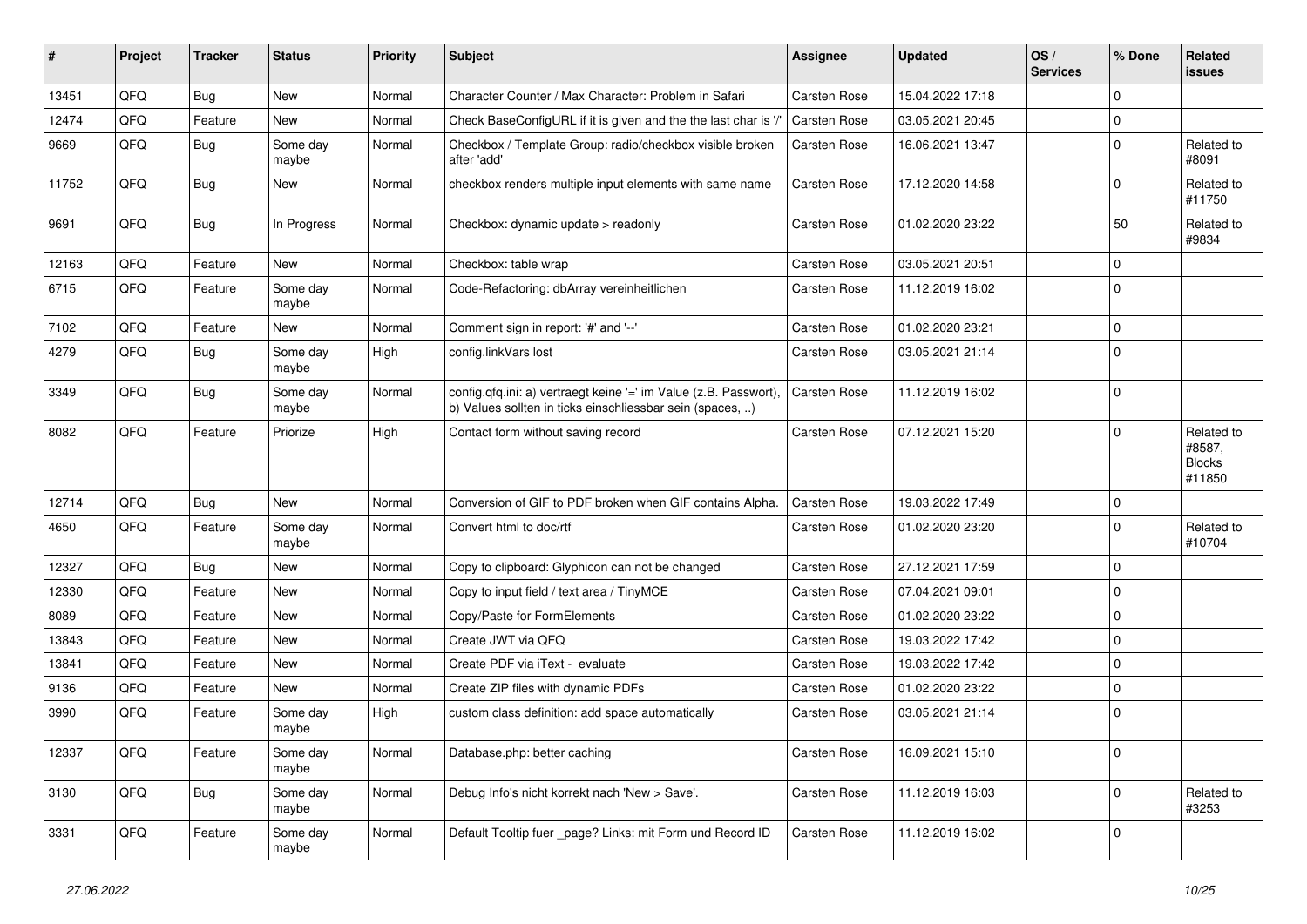| $\vert$ # | Project | <b>Tracker</b> | <b>Status</b>              | <b>Priority</b> | <b>Subject</b>                                                                                                     | Assignee            | <b>Updated</b>   | OS/<br><b>Services</b> | % Done      | Related<br>issues    |
|-----------|---------|----------------|----------------------------|-----------------|--------------------------------------------------------------------------------------------------------------------|---------------------|------------------|------------------------|-------------|----------------------|
| 9348      | QFQ     | Feature        | <b>New</b>                 | Normal          | defaultThumbnailSize: pre render thumbnails                                                                        | Carsten Rose        | 12.06.2021 09:05 |                        | $\Omega$    |                      |
| 13566     | QFQ     | Feature        | Ready to sync<br>(develop) | Normal          | Delete config-example.gfg.php file                                                                                 | Carsten Rose        | 23.12.2021 09:25 |                        | $\Omega$    |                      |
| 7630      | QFQ     | Feature        | Priorize                   | Normal          | detailed error message for simple upload                                                                           | Carsten Rose        | 01.02.2020 10:13 |                        | $\Omega$    |                      |
| 7481      | QFQ     | Feature        | <b>New</b>                 | Normal          | Detect 'BaseUrl' automatically                                                                                     | <b>Carsten Rose</b> | 01.02.2020 23:21 |                        | $\Omega$    |                      |
| 12503     | QFQ     | Feature        | Priorize                   | Normal          | Detect dangerous UPDATE statement with missing WHERE                                                               | <b>Carsten Rose</b> | 05.05.2021 22:09 |                        | $\mathbf 0$ |                      |
| 3273      | QFQ     | Feature        | Some day<br>maybe          | Low             | Dirty Flag in Form                                                                                                 | Carsten Rose        | 11.12.2019 16:02 |                        | 0           |                      |
| 3458      | QFQ     | Feature        | Some day<br>maybe          | Normal          | Display 'Edit Form Element'-Checkbox on form: should<br>depend on FE Group                                         | Carsten Rose        | 11.12.2019 16:02 |                        | $\Omega$    | Related to<br>#3447  |
| 8892      | QFQ     | Feature        | Some day<br>maybe          | Normal          | Display and Edit SQL Comments in Form Editor                                                                       | <b>Carsten Rose</b> | 11.12.2019 16:01 |                        | $\Omega$    |                      |
| 13460     | QFQ     | <b>Bug</b>     | <b>New</b>                 | Normal          | Doc: Password set/reset  password should not processed<br>with 'html encode'                                       | <b>Carsten Rose</b> | 19.03.2022 17:46 |                        | $\Omega$    |                      |
| 8894      | QFQ     | Feature        | Some day<br>maybe          | Normal          | Documentation Tags Usable in QFQ Application                                                                       | Carsten Rose        | 11.12.2019 16:01 |                        | $\Omega$    |                      |
| 3905      | QFQ     | Feature        | Some day<br>maybe          | Normal          | Documentation: Best Practice anhand eines Online<br>Bewerbungstools                                                | Carsten Rose        | 11.12.2019 16:03 |                        | $\Omega$    |                      |
| 12109     | QFQ     | Feature        | <b>New</b>                 | Normal          | Donwload Link: Plain, SIP, Persistent Link, Peristent SIP -<br>new notation                                        | Carsten Rose        | 03.05.2021 20:45 |                        | $\Omega$    | Related to<br>#12085 |
| 4293      | QFQ     | <b>Bug</b>     | Some day<br>maybe          | Normal          | Download broken if token 'd:' is missing - but no error<br>message                                                 | Carsten Rose        | 11.12.2019 16:03 |                        | $\Omega$    | Related to<br>#7514  |
| 5221      | QFQ     | Bug            | New                        | High            | Download Dialog: Bleibt stehen in FF wenn Datei<br>automatisch gespeichert wird.                                   | <b>Carsten Rose</b> | 03.05.2021 21:14 |                        | $\Omega$    |                      |
| 10996     | QFQ     | Feature        | <b>New</b>                 | Normal          | Download video via sip: no seek                                                                                    | Carsten Rose        | 12.08.2020 14:18 |                        | $\Omega$    |                      |
| 6292      | QFQ     | Feature        | New                        | Normal          | Download: File speichern mit Hash aber original Filename in<br>der Datenbank vermerken fuer Downloads              | Carsten Rose        | 01.02.2020 23:21 |                        | $\Omega$    |                      |
| 7217      | QFQ     | Feature        | Priorize                   | Normal          | Download: notice User if `_sip=?` is missing                                                                       | Carsten Rose        | 01.02.2020 10:13 |                        | $\Omega$    |                      |
| 12603     | QFQ     | Feature        | <b>New</b>                 | Normal          | Dropdown (Select), Radio, checkbox:<br>itemListAlways={{!SELECT key, value}}                                       | Carsten Rose        | 19.03.2022 17:47 |                        | $\Omega$    |                      |
| 10119     | QFQ     | Feature        | New                        | Normal          | Dropdown (selectlist) & Type Ahead: format and catagorize<br>list                                                  | <b>Carsten Rose</b> | 07.05.2020 09:36 |                        | $\Omega$    |                      |
| 2995      | QFQ     | Feature        | Some day<br>maybe          | Normal          | Dropdown JQuery Plugin: 'chosen' - Moeglichkeit um Select<br>Listen mehr Funktion zu geben. Kein Bootstrap noetig. | Carsten Rose        | 11.12.2019 16:03 |                        | $\Omega$    |                      |
| 9975      | QFQ     | Bug            | Priorize                   | Normal          | Dropdown Menu: 'r:3' broken                                                                                        | Carsten Rose        | 01.02.2020 10:13 |                        | $\Omega$    |                      |
| 12670     | QFQ     | <b>Bug</b>     | <b>New</b>                 | High            | Dropdown-Menu classes können nicht mehr angegeben<br>werden                                                        | Carsten Rose        | 07.12.2021 17:19 |                        | $\Omega$    |                      |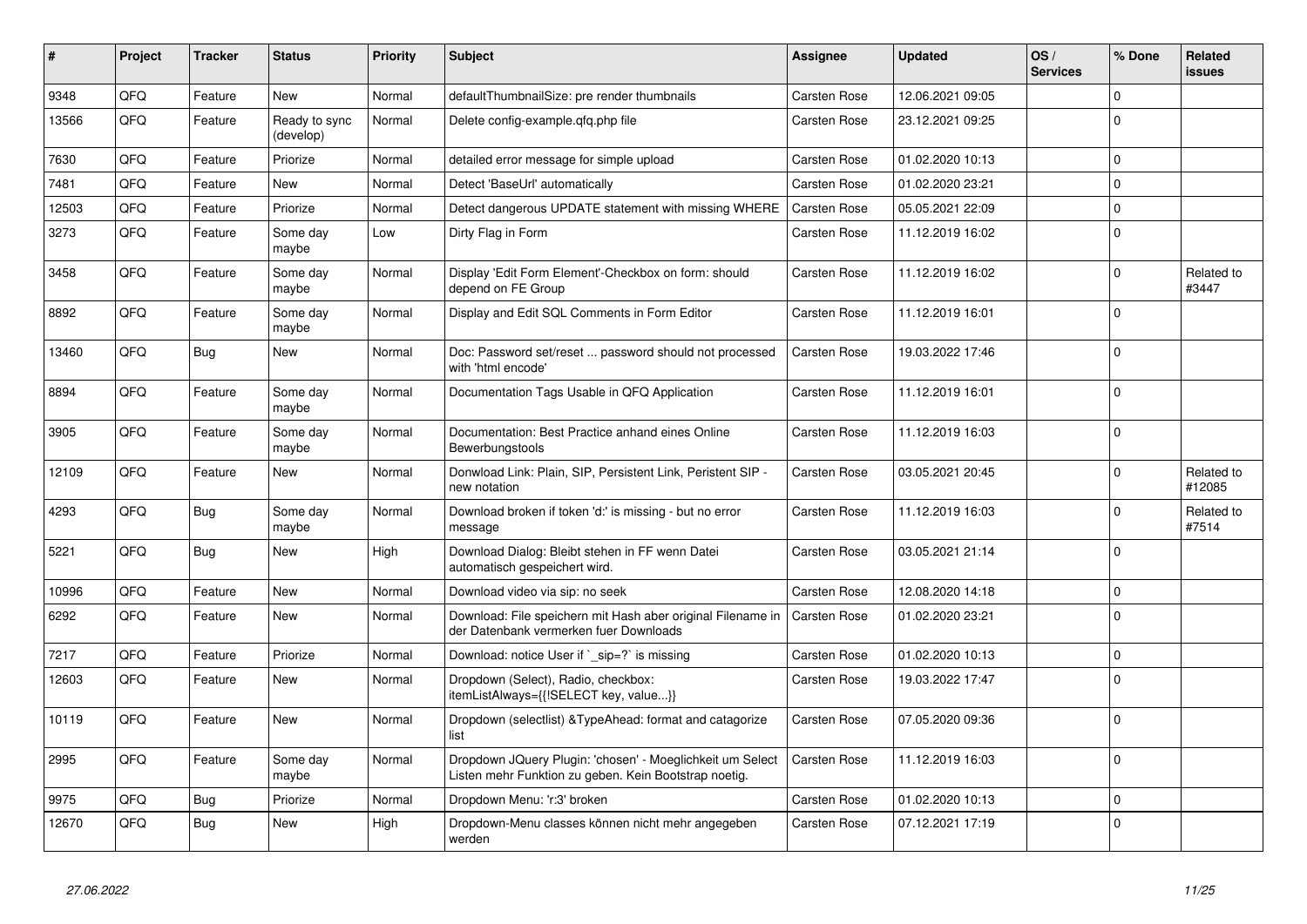| #     | Project | <b>Tracker</b> | <b>Status</b>     | <b>Priority</b> | <b>Subject</b>                                                                                                   | Assignee            | <b>Updated</b>   | OS/<br><b>Services</b> | % Done      | Related<br><b>issues</b>  |
|-------|---------|----------------|-------------------|-----------------|------------------------------------------------------------------------------------------------------------------|---------------------|------------------|------------------------|-------------|---------------------------|
| 4869  | QFQ     | Feature        | Some day<br>maybe | Normal          | Dynamic Update (show, hide, readonly?, required?) for<br><b>Template Group Elements</b>                          | <b>Carsten Rose</b> | 01.02.2020 23:19 |                        | 0           | Related to<br>#4865       |
| 4583  | QFQ     | Bug            | Some day<br>maybe | Normal          | Dynamic Update bei TypeAhead Feldern                                                                             | Carsten Rose        | 01.02.2020 23:19 |                        | $\Omega$    |                           |
| 3216  | QFQ     | Feature        | Some day<br>maybe | Normal          | dynamic update für checkbox label2                                                                               | Carsten Rose        | 11.12.2019 16:03 |                        | 0           | Related to<br>#2081       |
| 11504 | QFQ     | Feature        | New               | Normal          | Dynamic Update: Button text update for 'Save',' Close' &<br>'Delete'                                             | Carsten Rose        | 12.11.2020 23:44 |                        | $\Omega$    |                           |
| 3811  | QFQ     | <b>Bug</b>     | Some day<br>maybe | Normal          | Dynamic Update: extraButtonInfo - Text aktualisieren                                                             | Carsten Rose        | 11.12.2019 16:03 |                        | $\Omega$    | Related to<br>#11517      |
| 8106  | QFQ     | Bug            | Some day<br>maybe | Normal          | Dynamic Update: Feld kann nicht auf empty zurückgesetzt<br>werden                                                | Carsten Rose        | 11.12.2019 16:01 |                        | $\Omega$    |                           |
| 4082  | QFQ     | Feature        | New               | Normal          | Dynamic Update: modeSql - useful default                                                                         | Carsten Rose        | 01.02.2020 23:22 |                        | $\Omega$    |                           |
| 3682  | QFQ     | Bug            | Some day<br>maybe | Normal          | Dynamic update: Radio buttons                                                                                    | Carsten Rose        | 11.12.2019 16:02 |                        | $\Omega$    |                           |
| 7002  | QFQ     | <b>Bug</b>     | New               | Normal          | Dynamic Update: row does not disappear / appear                                                                  | Carsten Rose        | 01.02.2020 23:22 |                        | 0           |                           |
| 7109  | QFQ     | Feature        | New               | Normal          | Dynamic Updates: row/element hide                                                                                | <b>Carsten Rose</b> | 01.02.2020 23:22 |                        | $\Omega$    | Has<br>duplicate<br>#4081 |
| 11460 | QFQ     | Feature        | <b>New</b>        | Normal          | Easier creation of changelog: gitchangelog                                                                       | Carsten Rose        | 12.06.2021 10:20 |                        | $\Omega$    | Related to<br>#13467      |
| 9783  | QFQ     | Bug            | <b>New</b>        | Normal          | Email with special characters                                                                                    | Carsten Rose        | 01.02.2020 23:22 |                        | $\Omega$    |                           |
| 3864  | QFQ     | Feature        | New               | Normal          | Encrypt / decrypt field                                                                                          | <b>Carsten Rose</b> | 08.03.2021 18:08 |                        | $\Omega$    |                           |
| 5579  | QFQ     | Feature        | Some day<br>maybe | Normal          | Enhance Doc / Presentation: variable type 'link column type'                                                     | <b>Carsten Rose</b> | 01.02.2020 23:19 |                        | $\Omega$    |                           |
| 8585  | QFQ     | Feature        | Priorize          | Normal          | Enhance Error message for 'unknown form'                                                                         | Carsten Rose        | 01.02.2020 10:13 |                        | $\mathbf 0$ |                           |
| 6250  | QFQ     | Feature        | In Progress       | Normal          | Enhance layout: a) Subrecord, b) Subrecord-Title                                                                 | Carsten Rose        | 01.02.2020 23:22 |                        | $\Omega$    | Related to<br>#5391       |
| 9013  | QFQ     | Bug            | <b>New</b>        | Normal          | Error in Twig template not handled                                                                               | Carsten Rose        | 20.10.2021 13:43 |                        | $\Omega$    |                           |
| 6677  | QFQ     | Bug            | <b>New</b>        | Normal          | Error message FE Action Element: no/wrong FE reference<br>who cause the problem.                                 | <b>Carsten Rose</b> | 01.02.2020 23:21 |                        | $\mathbf 0$ |                           |
| 7547  | QFQ     | Bug            | <b>New</b>        | Normal          | Error Message in afterSave: wrong parameter column<br>reported                                                   | Carsten Rose        | 01.02.2020 23:22 |                        | 0           |                           |
| 5132  | QFQ     | Feature        | Some day<br>maybe | Normal          | Error Message sendmail missing attachment: more details                                                          | Carsten Rose        | 01.02.2020 23:19 |                        | $\mathbf 0$ |                           |
| 6912  | QFQ     | Bug            | New               | Normal          | error Message Var 'deadline' already set in SIP - in Form<br>with FE.value={{deadline:R:::{{deadlinePeriod:Y}}}} | Carsten Rose        | 01.02.2020 23:21 |                        | $\mathbf 0$ |                           |
| 9127  | QFQ     | <b>Bug</b>     | New               | Normal          | Error Message: change 'roll over' color - text not readable                                                      | Carsten Rose        | 01.02.2020 23:22 |                        | 0           |                           |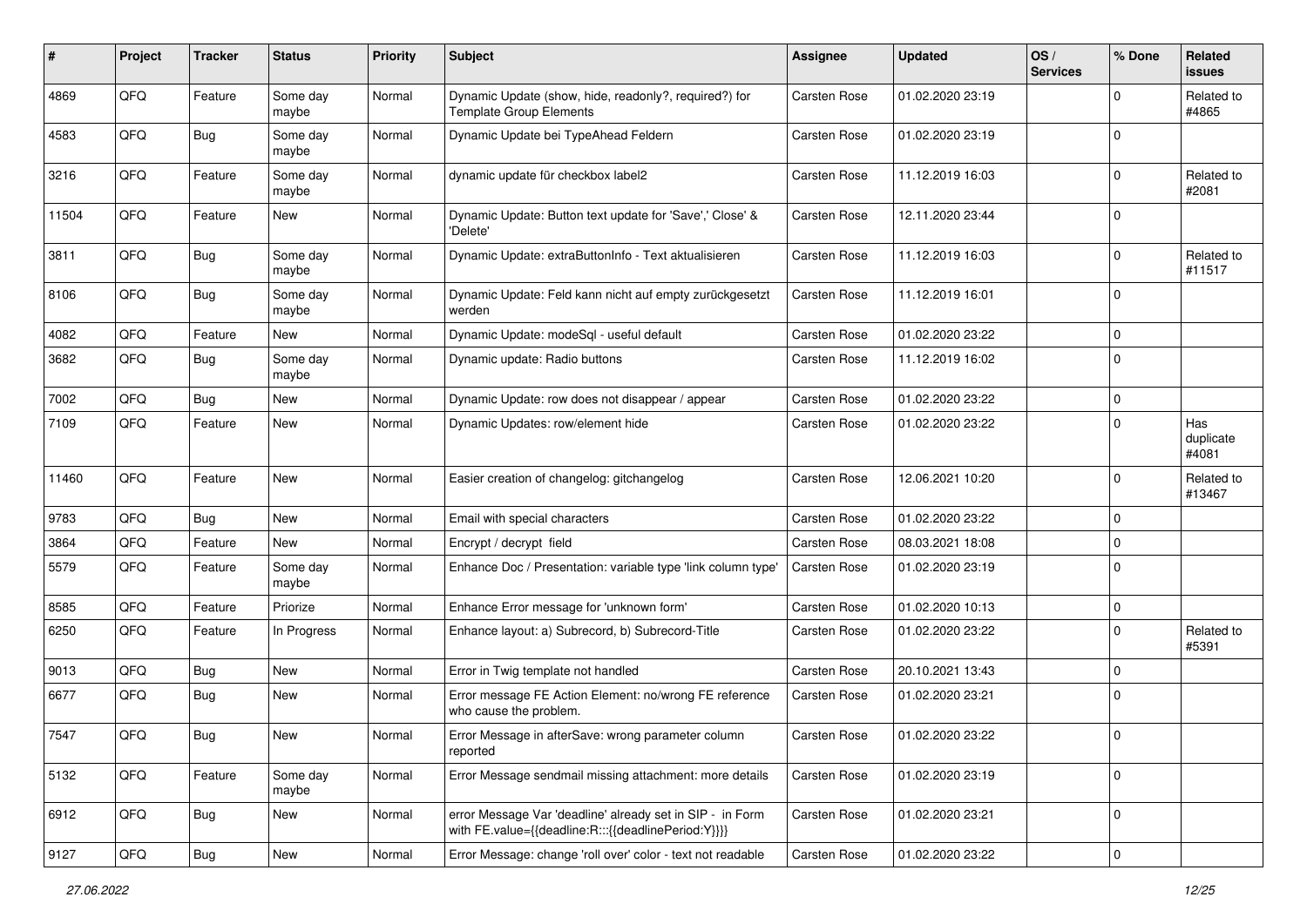| ∦     | Project | <b>Tracker</b> | <b>Status</b>     | <b>Priority</b> | <b>Subject</b>                                                                                                          | Assignee            | <b>Updated</b>   | OS/<br><b>Services</b> | % Done      | Related<br><b>issues</b>                                                                                                       |
|-------|---------|----------------|-------------------|-----------------|-------------------------------------------------------------------------------------------------------------------------|---------------------|------------------|------------------------|-------------|--------------------------------------------------------------------------------------------------------------------------------|
| 9128  | QFQ     | Feature        | <b>New</b>        | Normal          | Error Message: not replaced variables- a) replace back to<br>'{{', b) underline                                         | <b>Carsten Rose</b> | 01.02.2020 23:22 |                        | $\mathbf 0$ | Related to<br>#9129                                                                                                            |
| 4330  | QFQ     | Feature        | Some day<br>maybe | Normal          | Error Message: report missing {{ / }} in sqlUpdate, sqlInsert,<br>sqlDelete, sqlAfter, sqlBefore in FE action elements. | Carsten Rose        | 01.02.2020 23:20 |                        | $\mathbf 0$ |                                                                                                                                |
| 4328  | QFQ     | Bug            | Some day<br>maybe | Normal          | Error Message: Show FE name/number on problems in FE                                                                    | Carsten Rose        | 01.02.2020 23:20 |                        | $\Omega$    |                                                                                                                                |
| 10976 | QFQ     | Feature        | <b>New</b>        | Normal          | Excel Export Verbesserungen                                                                                             | Carsten Rose        | 06.08.2020 10:56 |                        | $\mathbf 0$ |                                                                                                                                |
| 12024 | QFQ     | Feature        | <b>New</b>        | Normal          | Excel Export: text columns by default decode<br>htmlspeciachar()                                                        | Carsten Rose        | 17.02.2021 23:55 |                        | $\Omega$    | Related to<br>#12022                                                                                                           |
| 6594  | QFQ     | Feature        | New               | Normal          | Excel: on download, check if there is a valid sip                                                                       | Carsten Rose        | 01.02.2020 23:21 |                        | $\mathbf 0$ |                                                                                                                                |
| 3900  | QFQ     | Feature        | Some day<br>maybe | Normal          | Extend documentation of 'Copy / Paste'                                                                                  | Carsten Rose        | 11.12.2019 16:03 |                        | $\mathbf 0$ | Related to<br>#3899                                                                                                            |
| 11217 | QFQ     | Feature        | Some day<br>maybe | Normal          | <b>Extend Script Functionality</b>                                                                                      | Carsten Rose        | 16.09.2021 15:10 |                        | $\mathbf 0$ |                                                                                                                                |
| 11517 | QFQ     | Bug            | In Progress       | Normal          | extraButtonInfo Broken for multiple FormElements                                                                        | <b>Carsten Rose</b> | 12.05.2022 13:12 |                        | $\mathbf 0$ | Related to<br>#7890,<br>Related to<br>#3811, Has<br>duplicate<br>#10905, Has<br>duplicate<br>#10553, Has<br>duplicate<br>#6779 |
| 4528  | QFQ     | Bug            | Some day<br>maybe | Normal          | extraButtonLock mit SQLAhead Bug                                                                                        | Carsten Rose        | 01.02.2020 23:19 |                        | $\mathbf 0$ |                                                                                                                                |
| 8719  | QFQ     | Feature        | <b>New</b>        | Normal          | extraButtonLock: add support for 0/1                                                                                    | Carsten Rose        | 01.02.2020 23:22 |                        | $\mathbf 0$ |                                                                                                                                |
| 9862  | QFQ     | Bug            | Priorize          | Normal          | Failed writing to sql mail qfq.log should throw an exception                                                            | <b>Carsten Rose</b> | 01.02.2020 10:13 |                        | $\mathbf 0$ |                                                                                                                                |
| 8584  | QFQ     | Feature        | Priorize          | Normal          | FE 'Action' - never assign to Container (except Template<br>Group)                                                      | Carsten Rose        | 01.02.2020 10:13 |                        | $\mathbf 0$ |                                                                                                                                |
| 9352  | QFQ     | Feature        | New               | Normal          | FE 'Native' fire slaveld, sqlAfter, sqllns                                                                              | Carsten Rose        | 01.02.2020 23:22 |                        | $\mathbf 0$ |                                                                                                                                |
| 7812  | QFQ     | Feature        | New               | Normal          | FE 'Subrecord' - new option 'subrecordShowFilter',<br>'subrecordPaging'                                                 | Carsten Rose        | 01.02.2020 23:22 |                        | $\Omega$    |                                                                                                                                |
| 9531  | QFQ     | Bug            | New               | High            | FE File: Dynamic Update / modeSql / required detected<br>even it not set                                                | Carsten Rose        | 11.06.2021 20:32 |                        | $\Omega$    | Related to<br>#12398                                                                                                           |
| 3750  | QFQ     | Bug            | Some day<br>maybe | Normal          | FE in a row: if one violates check, all are red                                                                         | <b>Carsten Rose</b> | 11.12.2019 16:03 |                        | $\mathbf 0$ |                                                                                                                                |
| 12040 | QFQ     | Bug            | <b>New</b>        | Normal          | FE Mode 'hidden' für zwei FEs auf einer Zeile                                                                           | Carsten Rose        | 18.02.2021 10:13 |                        | $\mathbf 0$ |                                                                                                                                |
| 3547  | QFQ     | Bug            | New               | Normal          | FE of type 'note' causes writing of empty fields.                                                                       | Carsten Rose        | 01.02.2020 23:21 |                        | $\mathbf 0$ |                                                                                                                                |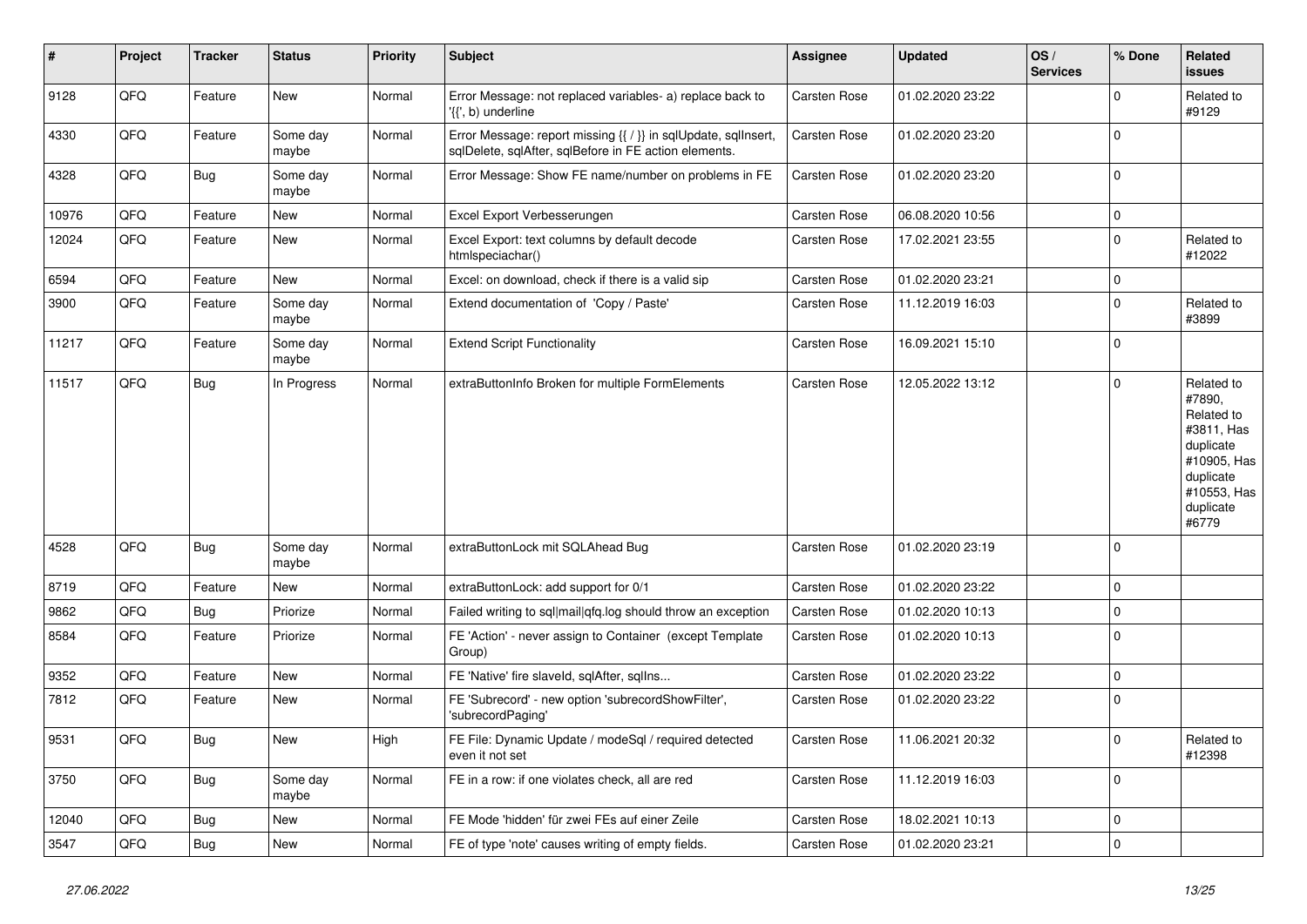| ∦     | Project | <b>Tracker</b> | <b>Status</b>     | <b>Priority</b> | <b>Subject</b>                                                                                                       | Assignee            | <b>Updated</b>   | OS/<br><b>Services</b> | % Done      | Related<br><b>issues</b>                                              |
|-------|---------|----------------|-------------------|-----------------|----------------------------------------------------------------------------------------------------------------------|---------------------|------------------|------------------------|-------------|-----------------------------------------------------------------------|
| 7656  | QFQ     | Bug            | Priorize          | Normal          | FE with required, 'pattern' and 'extraButtonLock': always<br>complain about missing value                            | Carsten Rose        | 01.02.2020 10:13 |                        | $\Omega$    |                                                                       |
| 8277  | QFQ     | Feature        | Priorize          | Normal          | fe.parameter.default=                                                                                                | Carsten Rose        | 01.02.2020 23:17 |                        | $\Omega$    | Related to<br>#8113                                                   |
| 10013 | QFQ     | Feature        | Some day<br>maybe | Normal          | FE.typ=editor: CodeMirror                                                                                            | <b>Carsten Rose</b> | 08.06.2022 10:37 |                        | $\Omega$    | Related to<br>#12611,<br>Related to<br>#12490,<br>Related to<br>#7732 |
| 5021  | QFQ     | Bug            | Some day<br>maybe | Normal          | FE.typ=extra - during save displays error 'datum2' already<br>filled in STORE_SIP - the value is stored nevertheless | Carsten Rose        | 01.02.2020 23:19 |                        | $\Omega$    | Related to<br>#3875                                                   |
| 5559  | QFQ     | Bug            | <b>New</b>        | Normal          | FE.type = Upload: 'accept' might contain variables                                                                   | Carsten Rose        | 11.05.2020 21:23 |                        | $\mathbf 0$ |                                                                       |
| 8049  | QFQ     | Bug            | New               | Normal          | FE.type=note, column 'value': text moves some pixel to top<br>after save                                             | Carsten Rose        | 01.02.2020 23:22 |                        | $\mathbf 0$ |                                                                       |
| 9317  | QFQ     | Bug            | <b>New</b>        | Normal          | FE.type=note: with dynamic show/hidden an empty label<br>causes trouble                                              | <b>Carsten Rose</b> | 01.02.2020 23:22 |                        | $\Omega$    |                                                                       |
| 7899  | QFQ     | Bug            | <b>New</b>        | High            | Fe.type=password / retype / required: always complain<br>about missing value                                         | Carsten Rose        | 03.05.2021 21:14 |                        | $\Omega$    |                                                                       |
| 10082 | QFQ     | Bug            | <b>New</b>        | Normal          | FE.type=SELECT - 'sanatize' Class                                                                                    | Carsten Rose        | 07.05.2020 09:36 |                        | $\Omega$    | Related to<br>#10081                                                  |
| 12162 | QFQ     | Feature        | New               | Normal          | FE.type=sendmail: personalized mailing (several mails) via<br>template                                               | Carsten Rose        | 03.05.2021 20:45 |                        | $\Omega$    |                                                                       |
| 9347  | QFQ     | Bug            | <b>New</b>        | High            | FE.type=upload with dynamic show/hidden: required not<br>detected                                                    | Carsten Rose        | 12.06.2021 10:40 |                        | $\Omega$    | Related to<br>#5305,<br>Related to<br>#12398                          |
| 8037  | QFQ     | Bug            | Priorize          | Normal          | FE.type=upload (advanced mode): {{slaveld:V}} missing<br>during dynamic update                                       | Carsten Rose        | 01.02.2020 10:13 |                        | $\Omega$    |                                                                       |
| 9534  | QFQ     | Bug            | Priorize          | Urgent          | FE.type=upload: 'Unknown Mode: ID"                                                                                   | Carsten Rose        | 03.05.2021 21:14 |                        | $\Omega$    | Related to<br>#9532                                                   |
| 9533  | QFQ     | Bug            | New               | Normal          | FE.type=upload: Check in 'beforeSave' if upload is given                                                             | Carsten Rose        | 01.02.2020 23:22 |                        | $\mathbf 0$ | Related to<br>#11523                                                  |
| 7512  | QFQ     | Bug            | <b>New</b>        | Normal          | FE: inputType=number >> 'pattern' is not respected                                                                   | Carsten Rose        | 01.02.2020 23:22 |                        | $\Omega$    |                                                                       |
| 7920  | QFQ     | Feature        | <b>New</b>        | Normal          | FE: Syntax Highlight, Zeinlenumbruch                                                                                 | <b>Carsten Rose</b> | 01.02.2020 10:03 |                        | $\Omega$    |                                                                       |
| 10937 | QFQ     | <b>Bug</b>     | <b>New</b>        | Normal          | Fehler mit abhängigen Select- Feldern beim Positionieren                                                             | Carsten Rose        | 12.11.2020 23:45 |                        | $\Omega$    |                                                                       |
| 4872  | QFQ     | Feature        | Some day<br>maybe | Normal          | Fields of Typo3 page available in STORE_TYPO3                                                                        | Carsten Rose        | 01.02.2020 23:19 |                        | $\Omega$    |                                                                       |
| 4413  | QFQ     | Feature        | <b>New</b>        | Normal          | fieldset: show/hidden, modeSql, dynamicUpdate                                                                        | Carsten Rose        | 09.02.2022 15:19 |                        | $\mathbf 0$ |                                                                       |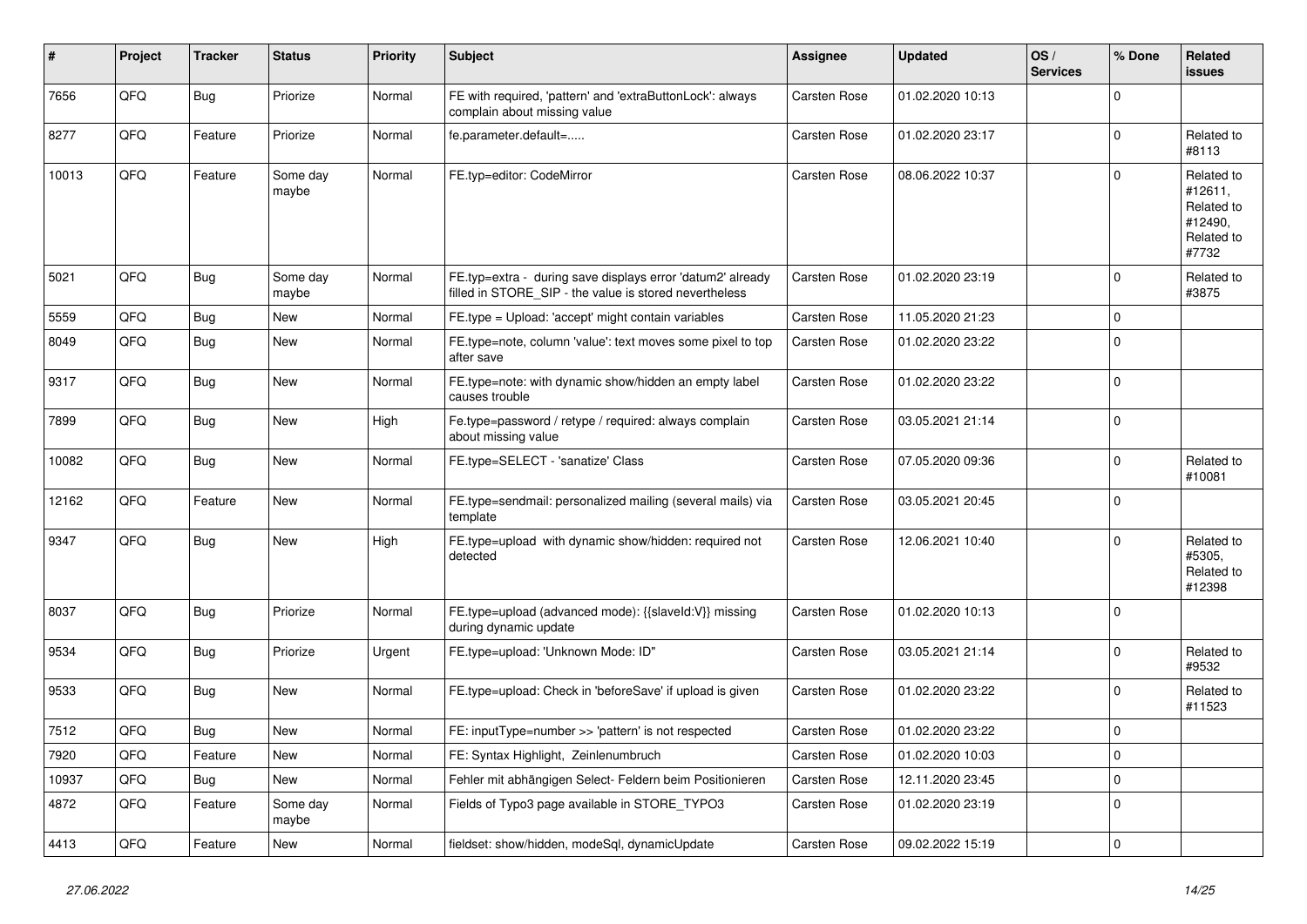| #     | Project | <b>Tracker</b> | <b>Status</b>     | <b>Priority</b> | <b>Subject</b>                                                                                                                                      | <b>Assignee</b>     | <b>Updated</b>   | OS/<br><b>Services</b> | % Done      | Related<br>issues         |
|-------|---------|----------------|-------------------|-----------------|-----------------------------------------------------------------------------------------------------------------------------------------------------|---------------------|------------------|------------------------|-------------|---------------------------|
| 6462  | QFQ     | <b>Bug</b>     | New               | Normal          | File Upload: Nutzlose Fehlermeldung wenn Datei zu gross                                                                                             | Carsten Rose        | 01.02.2020 23:21 |                        | $\Omega$    | Related to<br>#6139       |
| 8336  | QFQ     | Feature        | New               | Normal          | Form > modified > Close New: a) Optional disable popup, b)<br>custom text, c) mode on save: close stay                                              | Carsten Rose        | 01.02.2020 23:22 |                        | $\mathbf 0$ | Related to<br>#8335       |
| 9602  | QFQ     | Feature        | <b>New</b>        | Normal          | Form definition as JSON                                                                                                                             | Carsten Rose        | 01.02.2020 23:21 |                        | $\Omega$    | Related to<br>#9600       |
| 4756  | QFQ     | Bug            | New               | Normal          | Form dirty even nothing changes                                                                                                                     | Carsten Rose        | 11.12.2019 16:16 |                        | $\mathbf 0$ |                           |
| 11322 | QFQ     | Feature        | Some day<br>maybe | Normal          | Form Element JSON - (multiline parameter field)                                                                                                     | Carsten Rose        | 16.09.2021 15:10 |                        | $\Omega$    |                           |
| 12315 | QFQ     | Feature        | Some day<br>maybe | Normal          | Form History (Diffs) / Backups                                                                                                                      | Carsten Rose        | 16.09.2021 15:10 |                        | $\mathbf 0$ |                           |
| 5557  | QFQ     | Bug            | Some day<br>maybe | Normal          | Form load: STORE_RECORD filled, but should be empty                                                                                                 | Carsten Rose        | 01.02.2020 23:19 |                        | 0           |                           |
| 5983  | QFQ     | Feature        | Some day<br>maybe | Normal          | Form Submit (save & update): normalize date/-time FE                                                                                                | Carsten Rose        | 01.02.2020 23:19 |                        | 0           |                           |
| 12581 | QFQ     | Bug            | New               | Normal          | Form.forward=close: Record 'new' in new browser tab ><br>save (& close) >> Form is not reloaded with new created<br>record id and stays in mode=new | Carsten Rose        | 19.03.2022 17:48 |                        | $\mathbf 0$ |                           |
| 9668  | QFQ     | Feature        | Priorize          | Normal          | Form.mode: rename 'hidden' to 'hide'                                                                                                                | Carsten Rose        | 05.05.2021 22:14 |                        | $\Omega$    | Related to<br>#6437       |
| 9773  | QFQ     | Bug            | <b>New</b>        | Normal          | form.parameter.formModeGlobal=requiredOff                                                                                                           | Carsten Rose        | 01.02.2020 15:56 |                        | 0           |                           |
| 3708  | QFQ     | Feature        | Some day<br>maybe | Normal          | Form: input - 'specialchars', 'none'  gewisse tags<br>erlauben, andere verbieten                                                                    | Carsten Rose        | 11.12.2019 16:02 |                        | $\mathbf 0$ | Related to<br>#14320      |
| 6289  | QFQ     | Feature        | <b>New</b>        | Normal          | Form: Log                                                                                                                                           | Carsten Rose        | 01.02.2020 23:21 |                        | $\mathbf 0$ |                           |
| 12468 | QFQ     | Bug            | New               | Urgent          | Form: update Form.title after save                                                                                                                  | Carsten Rose        | 03.05.2021 21:12 |                        | $\mathbf 0$ |                           |
| 6998  | QFQ     | Feature        | Priorize          | Normal          | Form: with debug=on show column information as tooltip of<br>column label                                                                           | Carsten Rose        | 01.02.2020 10:13 |                        | $\Omega$    |                           |
| 3877  | QFQ     | Feature        | Some day<br>maybe | Normal          | FormEditor: die Felder die aktuell nicht gebraucht werden<br>nur auf readonly/disabled setzen (nicht ausblenden > das<br>irritiert.                 | Carsten Rose        | 11.12.2019 16:03 |                        | 0           |                           |
| 9537  | QFQ     | Feature        | <b>New</b>        | Normal          | FormEditor: Edit fieldset in FrontEnd                                                                                                               | Carsten Rose        | 01.02.2020 23:22 |                        | $\mathbf 0$ |                           |
| 3350  | QFQ     | Feature        | Some day<br>maybe | Normal          | FormEditor: Hilfetext hinter 'checktype'                                                                                                            | <b>Carsten Rose</b> | 11.12.2019 16:02 |                        | 0           |                           |
| 8083  | QFG     | <b>Bug</b>     | New               | High            | FormEditor: primary table list does not respect<br>'indexDb={{indexData:Y}}'                                                                        | Carsten Rose        | 03.05.2021 21:14 |                        | $\mathbf 0$ | Has<br>duplicate<br>#6678 |
| 14290 | QFQ     | Feature        | Priorize          | Normal          | FormEditor: Show Table Definition                                                                                                                   | Carsten Rose        | 19.06.2022 16:37 |                        | 0           |                           |
| 7290  | QFQ     | Feature        | Priorize          | Normal          | FormEditor: title as textarea if LEN(title)>60                                                                                                      | Carsten Rose        | 01.02.2020 10:13 |                        | $\mathbf 0$ | Blocked by<br>#7682       |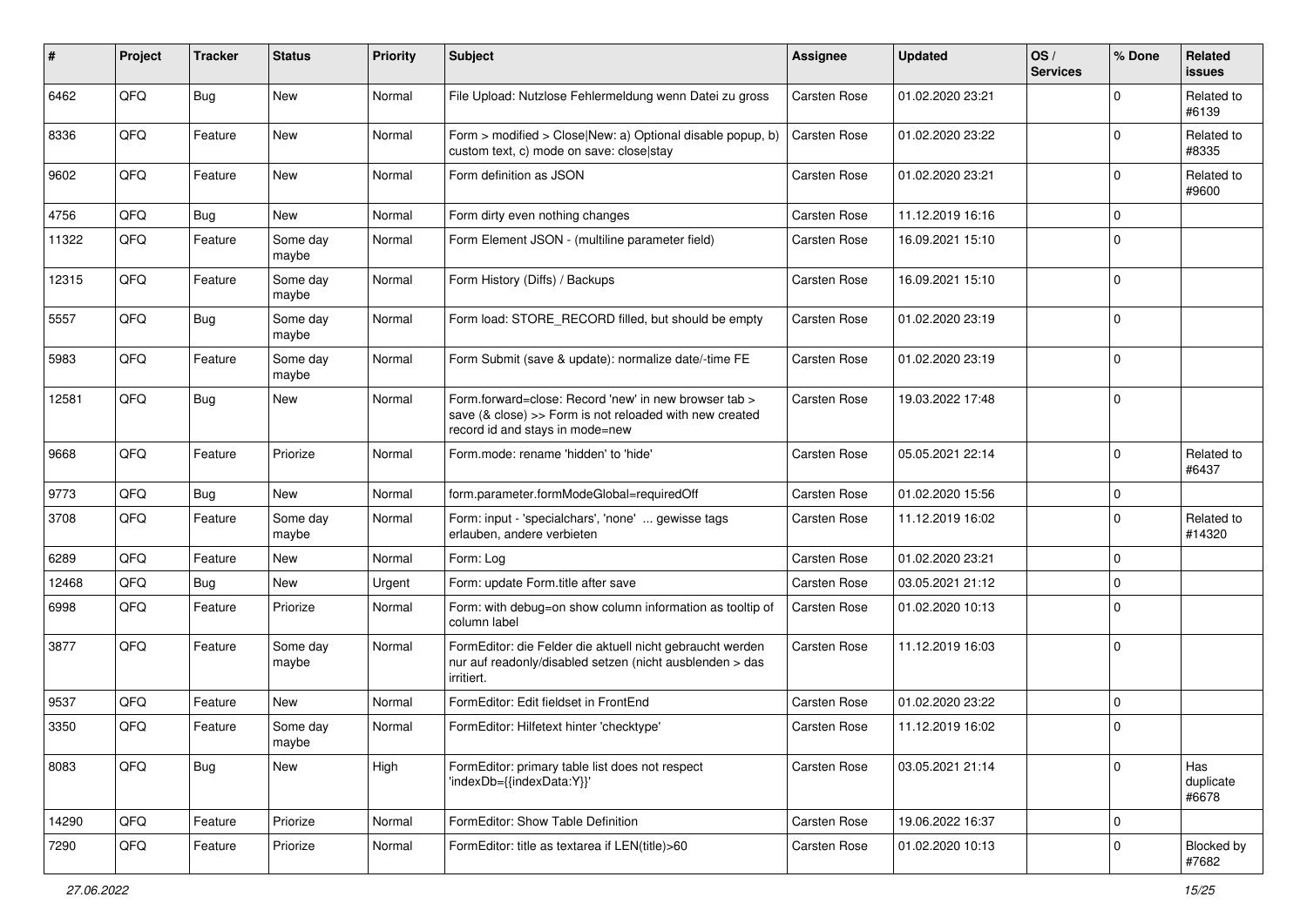| ∦     | Project | <b>Tracker</b> | <b>Status</b>     | <b>Priority</b> | Subject                                                                                                  | <b>Assignee</b>     | <b>Updated</b>   | OS/<br><b>Services</b> | % Done      | Related<br>issues                                                       |
|-------|---------|----------------|-------------------|-----------------|----------------------------------------------------------------------------------------------------------|---------------------|------------------|------------------------|-------------|-------------------------------------------------------------------------|
| 4008  | QFQ     | Bug            | Some day<br>maybe | Normal          | FormElemen.type=sendmail: wrong 'TO' if 'real<br>name <rea@mail.to>' is used</rea@mail.to>               | <b>Carsten Rose</b> | 11.12.2019 16:03 |                        | $\Omega$    |                                                                         |
| 8034  | QFQ     | Feature        | Priorize          | Normal          | FormElement 'data': 22.22.2222 should not be accepted                                                    | Carsten Rose        | 01.02.2020 10:13 |                        | $\mathbf 0$ |                                                                         |
| 7890  | QFQ     | Bug            | New               | Normal          | FormElement 'required': extraButtonInfo not aligned                                                      | Carsten Rose        | 11.06.2021 21:17 |                        | $\Omega$    | Related to<br>#11517                                                    |
| 10322 | QFQ     | Bug            | <b>New</b>        | Normal          | FormElement / Radio: missing column 'enum' >> FE not<br>reported                                         | Carsten Rose        | 07.05.2020 09:37 |                        | 0           |                                                                         |
| 6602  | QFQ     | Feature        | <b>New</b>        | Normal          | Formlet: in Report auf Mausklick ein mini-form oeffnen                                                   | Carsten Rose        | 11.12.2019 16:16 |                        | $\Omega$    |                                                                         |
| 6609  | QFQ     | Feature        | New               | Normal          | Formlet: JSON API erweitern                                                                              | Carsten Rose        | 01.02.2020 23:21 |                        | 50          |                                                                         |
| 3570  | QFQ     | Bug            | Some day<br>maybe | High            | Formular mit prmitnew permitEdit=Always wird nicht<br>aufgerufen (ist leer)                              | Carsten Rose        | 03.05.2021 21:14 |                        | $\Omega$    |                                                                         |
| 9900  | QFQ     | Feature        | Priorize          | Normal          | Generic API Call: tt-content record >> JSON                                                              | <b>Carsten Rose</b> | 01.02.2020 10:13 |                        | $\mathbf 0$ |                                                                         |
| 10095 | QFQ     | Feature        | Some day<br>maybe | Normal          | Generic Gitlab Integration into QFQ                                                                      | Carsten Rose        | 16.09.2021 15:10 |                        | $\Omega$    |                                                                         |
| 14283 | QFQ     | <b>Bug</b>     | Priorize          | Normal          | HEIC / HEIF convert doesn't trigger                                                                      | Carsten Rose        | 19.06.2022 16:37 |                        | $\mathbf 0$ |                                                                         |
| 11702 | QFQ     | Feature        | <b>New</b>        | Normal          | HTML Special Char makes no sense for 'allbut' if '&' is<br>forbidden                                     | <b>Carsten Rose</b> | 07.12.2021 16:35 |                        | $\Omega$    | Related to<br>#5112,<br>Related to<br>#14320                            |
| 12480 | QFQ     | Feature        | <b>New</b>        | Normal          | If QFQ upgrade is running, block further request                                                         | Carsten Rose        | 03.05.2021 20:45 |                        | $\Omega$    |                                                                         |
| 8217  | QFQ     | Feature        | <b>New</b>        | Normal          | if-elseif-else construct                                                                                 | Carsten Rose        | 16.03.2021 18:41 |                        | $\Omega$    | Related to<br>#10716                                                    |
| 7660  | QFQ     | Feature        | <b>New</b>        | Normal          | IMAP: import mails to DB, move / delete mails                                                            | <b>Carsten Rose</b> | 01.02.2020 09:52 |                        | $\mathbf 0$ |                                                                         |
| 12513 | QFQ     | Bug            | <b>New</b>        | High            | Implement server side check of maxlength                                                                 | <b>Carsten Rose</b> | 07.12.2021 17:19 |                        | $\Omega$    |                                                                         |
| 7453  | QFQ     | Feature        | Some day<br>maybe | Normal          | import / export forms QFQ                                                                                | Carsten Rose        | 16.09.2021 15:10 |                        | 0           |                                                                         |
| 14091 | QFQ     | Bug            | <b>New</b>        | Normal          | inconsistent template path for twig                                                                      | Carsten Rose        | 19.04.2022 18:36 |                        | $\mathbf 0$ |                                                                         |
| 4659  | QFQ     | Bug            | Some day<br>maybe | Normal          | infoButtonExtra                                                                                          | Carsten Rose        | 01.02.2020 23:20 |                        | $\Omega$    |                                                                         |
| 14305 | QFQ     | Bug            | <b>New</b>        | Normal          | Inline Report editing does not create history entries                                                    | <b>Carsten Rose</b> | 10.06.2022 11:55 |                        | $\mathbf 0$ |                                                                         |
| 11036 | QFQ     | Feature        | Some day<br>maybe | Normal          | inline report editor permissions                                                                         | <b>Carsten Rose</b> | 16.09.2021 15:09 |                        | $\mathbf 0$ | Related to<br>#11323                                                    |
| 9834  | QFQ     | Bug            | Priorize          | Normal          | Input elements with tag 'disabled' are missing on<br>form-submit: server option 'processReadOnly' broken | Carsten Rose        | 07.12.2021 16:43 |                        | $\Omega$    | Related to<br>#9691,<br>Related to<br>#5305, Has<br>duplicate<br>#12331 |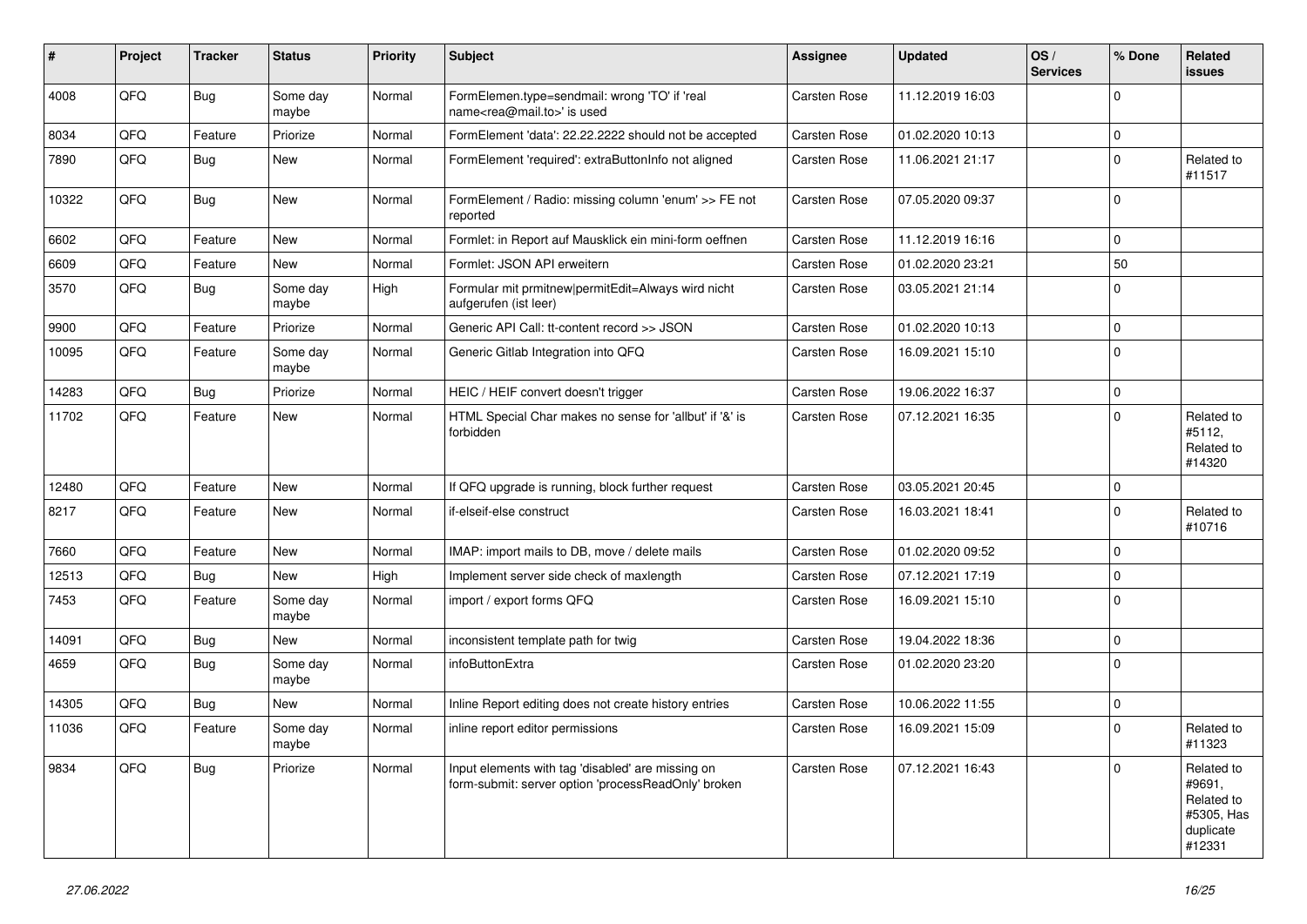| #     | Project | <b>Tracker</b> | <b>Status</b>     | <b>Priority</b> | <b>Subject</b>                                                                           | <b>Assignee</b>     | <b>Updated</b>   | OS/<br><b>Services</b> | % Done      | Related<br><b>issues</b>                    |
|-------|---------|----------------|-------------------|-----------------|------------------------------------------------------------------------------------------|---------------------|------------------|------------------------|-------------|---------------------------------------------|
| 9517  | QFQ     | Feature        | In Progress       | High            | Input multiple tags with typeahead                                                       | Carsten Rose        | 03.05.2021 21:14 |                        | 40          | Related to<br>#10150                        |
| 7522  | QFQ     | Feature        | Priorize          | Normal          | Inserting default index.html to folder (Avoid Apache<br>Indexing)                        | Carsten Rose        | 01.02.2020 10:13 |                        | $\mathbf 0$ |                                             |
| 4259  | QFQ     | Feature        | Some day<br>maybe | Normal          | Instant trigger a cron job                                                               | Carsten Rose        | 11.12.2019 16:03 |                        | 0           |                                             |
| 1946  | QFQ     | Feature        | Some day<br>maybe | Normal          | Kontrolle ob der ReadOnly Modus bei den<br>Formularelementen korrekt implementiert ist   | Carsten Rose        | 11.12.2019 16:03 |                        | $\mathbf 0$ |                                             |
| 10443 | QFQ     | Feature        | In Progress       | Normal          | Konzept _api / _live                                                                     | Carsten Rose        | 07.05.2020 09:39 |                        | $\mathbf 0$ |                                             |
| 10593 | QFQ     | Feature        | New               | Normal          | label2: text behind input element                                                        | Carsten Rose        | 16.05.2020 10:57 |                        | 0           |                                             |
| 14371 | QFQ     | Feature        | Priorize          | Normal          | <b>LDAP via REPORT</b>                                                                   | Carsten Rose        | 19.06.2022 16:37 |                        | $\mathbf 0$ |                                             |
| 3457  | QFQ     | Feature        | Some day<br>maybe | Normal          | LDAP: concat multi values to one single entry                                            | Carsten Rose        | 11.12.2019 16:02 |                        | $\Omega$    |                                             |
| 8702  | QFQ     | Feature        | <b>New</b>        | Normal          | Load Record which is locked: missing user info                                           | <b>Carsten Rose</b> | 11.12.2019 16:16 |                        | $\mathbf 0$ | Related to<br>#9789                         |
| 9777  | QFQ     | Feature        | New               | Normal          | Logging QFQ Variables                                                                    | Carsten Rose        | 16.12.2019 17:17 |                        | $\mathbf 0$ |                                             |
| 2361  | QFQ     | Feature        | <b>New</b>        | Normal          | Logging wer/wann/wo welches Formular aufgerufen hat                                      | Carsten Rose        | 11.12.2019 16:15 |                        | $\Omega$    | Related to<br>#4432,<br>Related to<br>#7480 |
| 5852  | QFQ     | Feature        | Some day<br>maybe | Normal          | Logging: mail.log / sql.log - im FE anzeigen und via AJAX<br>aktualisieren               | Carsten Rose        | 01.02.2020 23:19 |                        | 0           | Related to<br>#5885                         |
| 3504  | QFQ     | Feature        | <b>New</b>        | Normal          | Logging: welche Action FEs werden wann wie ausgefuehrt                                   | Carsten Rose        | 01.02.2020 23:21 |                        | $\mathbf 0$ | Related to<br>#5458,<br>Related to<br>#4092 |
| 2084  | QFQ     | Feature        | Some day<br>maybe | Normal          | Mailto mit encryption: Subrecord                                                         | <b>Carsten Rose</b> | 11.12.2019 16:03 |                        | $\Omega$    | Related to<br>#2082                         |
| 11747 | QFQ     | Feature        | <b>New</b>        | Normal          | Maintenance Page with Redirect                                                           | Carsten Rose        | 03.05.2021 20:47 |                        | $\mathbf 0$ | Related to<br>#11741                        |
| 9208  | QFQ     | Feature        | <b>New</b>        | Normal          | Manage 'recent' records                                                                  | Carsten Rose        | 01.02.2020 23:22 |                        | 0           |                                             |
| 10014 | QFQ     | Feature        | <b>New</b>        | Normal          | Manual.rst: describe behaviour and process order of<br>fillStoreVar, slaveId, sqlBefore, | Carsten Rose        | 01.02.2020 22:31 |                        | 0           |                                             |
| 11523 | QFQ     | Feature        | New               | Normal          | Mit dynamic Update erkennen, ob Upload gemacht wurde                                     | Carsten Rose        | 13.11.2020 15:07 |                        | $\mathbf 0$ | Related to<br>#9533                         |
| 6765  | QFQ     | Feature        | New               | Normal          | Moeglichkeit via QFQ eigene Logs zu schreiben                                            | Carsten Rose        | 01.02.2020 23:21 |                        | $\mathbf 0$ |                                             |
| 10015 | QFQ     | Feature        | Priorize          | Normal          | Monospace in Textarea                                                                    | Carsten Rose        | 03.02.2020 13:40 |                        | $\mathbf 0$ |                                             |
| 5459  | QFQ     | Bug            | New               | High            | Multi DB: spread system tables between 'QFQ' and<br>'Data'-DB                            | Carsten Rose        | 03.05.2021 21:14 |                        | 0           | Related to<br>#4720                         |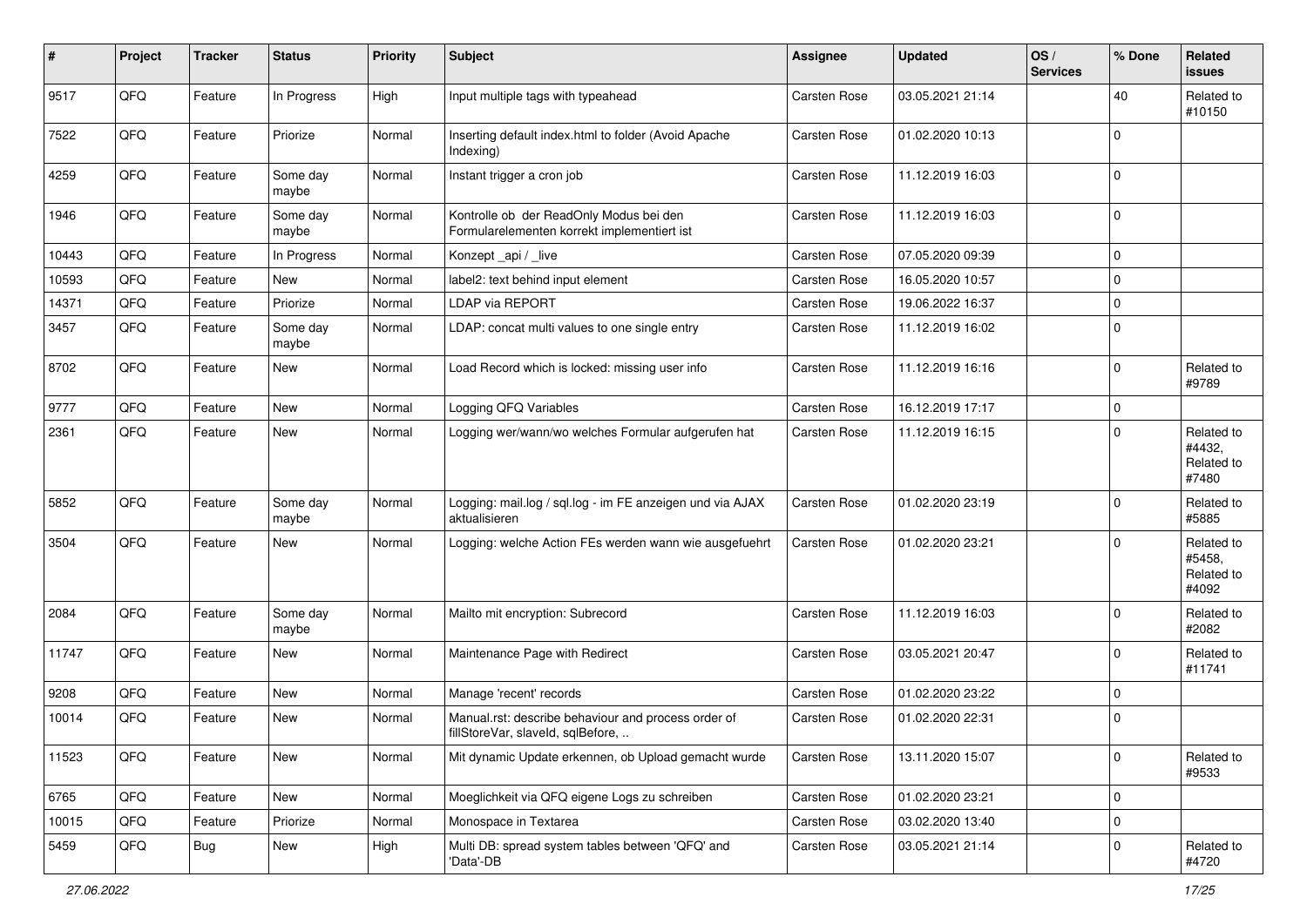| #     | Project | <b>Tracker</b> | <b>Status</b>     | <b>Priority</b> | <b>Subject</b>                                                                                        | Assignee            | <b>Updated</b>   | OS/<br><b>Services</b> | % Done      | Related<br><b>issues</b>                                             |
|-------|---------|----------------|-------------------|-----------------|-------------------------------------------------------------------------------------------------------|---------------------|------------------|------------------------|-------------|----------------------------------------------------------------------|
| 9706  | QFQ     | Feature        | New               | Normal          | Multi File Upload (hidden template group)                                                             | Carsten Rose        | 01.02.2020 23:22 |                        | $\mathbf 0$ | Related to<br>#7521,<br>Related to<br>#5562,<br>Related to<br>#13330 |
| 10508 | QFQ     | Bug            | <b>New</b>        | High            | Multi Form broken on Multi DB Instance                                                                | Carsten Rose        | 03.05.2021 21:12 |                        | $\mathbf 0$ |                                                                      |
| 13331 | QFQ     | <b>Bug</b>     | <b>New</b>        | Normal          | Multi Form: Clear Icon misplaced                                                                      | <b>Carsten Rose</b> | 19.03.2022 17:47 |                        | $\mathbf 0$ |                                                                      |
| 13332 | QFQ     | Bug            | <b>New</b>        | Normal          | Multi Form: Required Felder werden visuell nicht markiert.                                            | Carsten Rose        | 19.03.2022 17:47 |                        | $\mathbf 0$ |                                                                      |
| 13330 | QFQ     | Feature        | In Progress       | Normal          | Multi Form: Upload                                                                                    | Carsten Rose        | 07.11.2021 12:40 |                        | 50          | Related to<br>#9706                                                  |
| 4365  | QFQ     | Feature        | Some day<br>maybe | Normal          | Multi Language: new way of config                                                                     | <b>Carsten Rose</b> | 01.02.2020 23:20 |                        | $\mathbf 0$ |                                                                      |
| 11516 | QFQ     | Feature        | <b>New</b>        | Normal          | Multi Page Form (Previous/Next Buttons)                                                               | Carsten Rose        | 16.03.2021 17:52 |                        | $\mathbf 0$ |                                                                      |
| 10714 | QFQ     | Feature        | New               | Normal          | multi Table Form                                                                                      | Carsten Rose        | 16.03.2021 18:44 |                        | $\pmb{0}$   |                                                                      |
| 12325 | QFQ     | <b>Bug</b>     | Priorize          | Normal          | MultiDB form.dblndex not working for report syntax                                                    | Carsten Rose        | 07.09.2021 13:37 |                        | $\mathbf 0$ | Related to<br>#12145,<br>Related to<br>#12314                        |
| 5695  | QFQ     | Feature        | In Progress       | Normal          | <b>Multiform</b>                                                                                      | Carsten Rose        | 02.01.2021 18:38 |                        | $\mathbf 0$ |                                                                      |
| 11695 | QFQ     | Bug            | <b>New</b>        | Normal          | MultiForm required FE Error                                                                           | Carsten Rose        | 04.12.2020 13:34 |                        | $\mathbf 0$ |                                                                      |
| 9579  | QFQ     | Feature        | Some day<br>maybe | Normal          | Multiform with Process Row                                                                            | Carsten Rose        | 11.12.2019 16:01 |                        | $\mathbf 0$ |                                                                      |
| 11667 | QFQ     | Bug            | <b>New</b>        | Normal          | MySQL mariadb-server-10.3: Incorrect datetime value                                                   | <b>Carsten Rose</b> | 03.05.2021 20:48 |                        | $\mathbf 0$ |                                                                      |
| 12023 | QFQ     | Feature        | <b>New</b>        | Normal          | MySQL Stored Precdure: QDECODESPECIALCHAR()                                                           | Carsten Rose        | 16.02.2021 11:16 |                        | $\mathbf 0$ | Related to<br>#12022                                                 |
| 6437  | QFQ     | Feature        | <b>New</b>        | Normal          | Neuer Mode Button bei FormElementen                                                                   | Carsten Rose        | 01.02.2020 23:21 |                        | $\Omega$    | Related to<br>#9668,<br>Blocked by<br>#9678                          |
| 5782  | QFQ     | Feature        | New               | Normal          | NextCloud API                                                                                         | Carsten Rose        | 01.02.2020 10:02 |                        | $\mathbf 0$ |                                                                      |
| 12133 | QFQ     | <b>Bug</b>     | <b>New</b>        | Normal          | NPM, phpSpreadSheet aktualisieren                                                                     | Carsten Rose        | 15.03.2021 09:04 |                        | $\mathbf 0$ |                                                                      |
| 14090 | QFG     | Feature        | New               | Normal          | Nützliche _script funktionen                                                                          | Carsten Rose        | 28.05.2022 11:03 |                        | O           |                                                                      |
| 10011 | QFQ     | Feature        | Priorize          | Normal          | Offer new STORE_TYPO3 Variable 'beUser', 'beEmail'                                                    | Carsten Rose        | 08.05.2021 09:51 |                        | $\mathbf 0$ | Related to<br>#10012,<br>Related to<br>#12511                        |
| 7685  | QFQ     | Bug            | New               | Normal          | Open FormElement from QFQ error message and save<br>modified record: error about missing {{formId:F}} | Carsten Rose        | 01.02.2020 23:22 |                        | $\mathbf 0$ |                                                                      |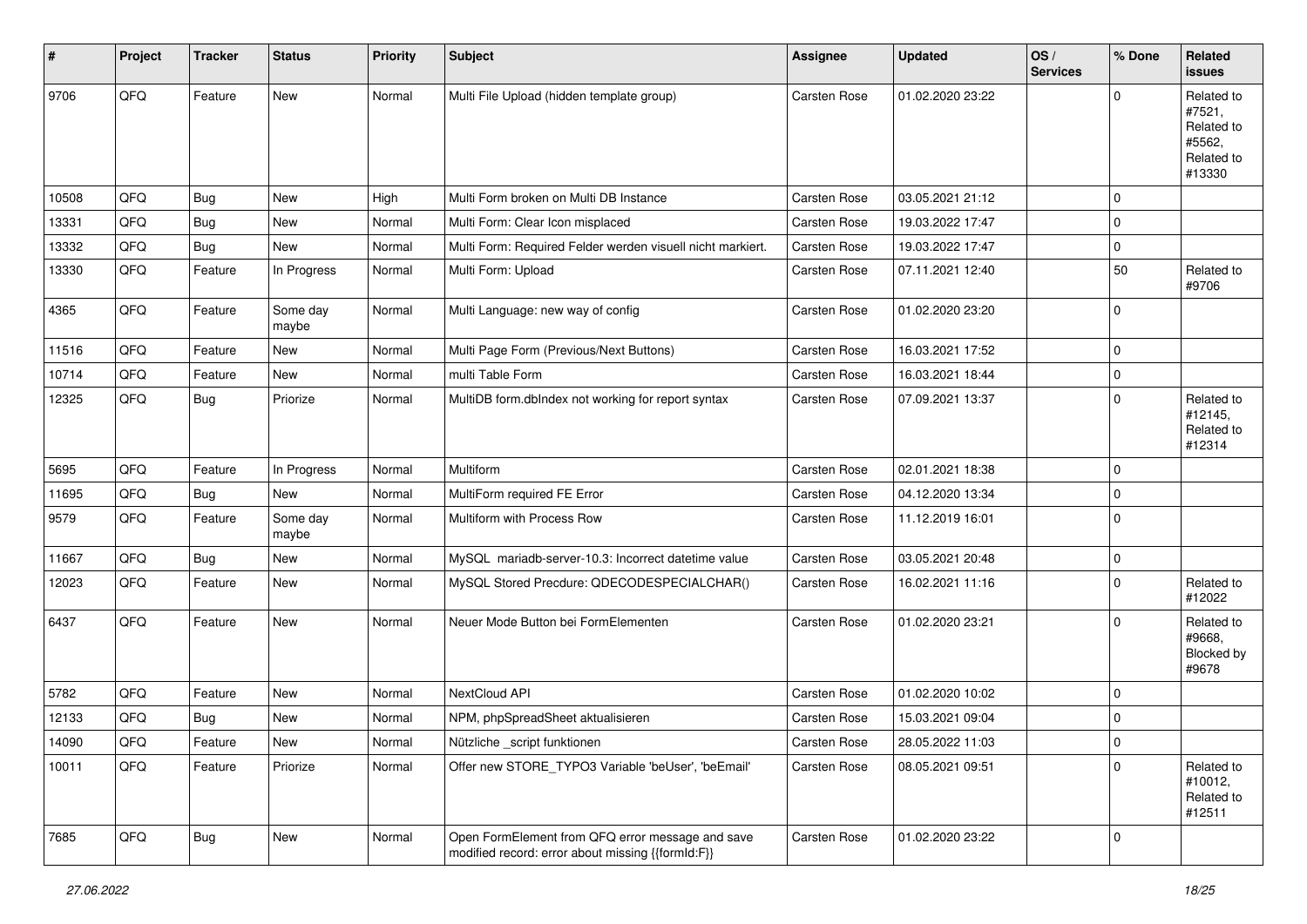| ∦     | Project | <b>Tracker</b> | <b>Status</b>     | <b>Priority</b> | Subject                                                                                                                               | <b>Assignee</b>     | <b>Updated</b>   | OS/<br><b>Services</b> | % Done      | Related<br>issues                           |
|-------|---------|----------------|-------------------|-----------------|---------------------------------------------------------------------------------------------------------------------------------------|---------------------|------------------|------------------------|-------------|---------------------------------------------|
| 14175 | QFQ     | Bug            | In Progress       | Normal          | Opening a form with no QFQ Session cookie fails                                                                                       | Carsten Rose        | 03.06.2022 10:40 |                        | $\Omega$    |                                             |
| 7650  | QFQ     | Bug            | <b>New</b>        | High            | Optional do not show 'required' sign on FormElement                                                                                   | Carsten Rose        | 03.05.2021 21:14 |                        | $\mathbf 0$ |                                             |
| 7681  | QFQ     | Feature        | <b>New</b>        | Normal          | Optional switch off 'check for modified record'                                                                                       | Carsten Rose        | 01.02.2020 23:21 |                        | $\mathbf 0$ |                                             |
| 8101  | QFQ     | Feature        | Some day<br>maybe | Normal          | Password hash: support further hashing methods                                                                                        | <b>Carsten Rose</b> | 16.09.2021 15:10 |                        | $\mathbf 0$ |                                             |
| 5715  | QFQ     | Feature        | New               | High            | PDF Caching                                                                                                                           | Carsten Rose        | 03.05.2021 21:14 |                        | $\Omega$    | Related to<br>#5851,<br>Related to<br>#6357 |
| 7336  | QFQ     | Feature        | Some day<br>maybe | Normal          | PDF Upload: disallow PDFs with specific Meta information                                                                              | <b>Carsten Rose</b> | 11.12.2019 16:01 |                        | $\mathbf 0$ |                                             |
| 6261  | QFQ     | Feature        | <b>New</b>        | Normal          | <b>Persistent SIP</b>                                                                                                                 | Carsten Rose        | 12.06.2021 09:07 |                        | $\mathbf 0$ | Related to<br>#10819                        |
| 10819 | QFQ     | Feature        | New               | Normal          | Persistent SIP - second try                                                                                                           | <b>Carsten Rose</b> | 29.06.2020 23:02 |                        | $\mathbf 0$ | Related to<br>#6261                         |
| 8668  | QFQ     | Bug            | New               | High            | Pill disabled: dyamic mode 'hidden' not respected - FE is still<br>required                                                           | Carsten Rose        | 03.05.2021 21:14 |                        | $\Omega$    |                                             |
| 11668 | QFQ     | Bug            | New               | Normal          | Play function.sql - problem with mysql                                                                                                | <b>Carsten Rose</b> | 03.05.2021 20:48 |                        | $\mathbf 0$ |                                             |
| 10080 | QFQ     | Feature        | New               | Normal          | Popup on 'save' / 'close': configure dialog (answer<br>yes/no/cancle/)                                                                | <b>Carsten Rose</b> | 28.03.2021 20:52 |                        | $\Omega$    | Is duplicate<br>of #12262                   |
| 8204  | QFQ     | Feature        | Priorize          | High            | Position 'required mark'                                                                                                              | <b>Carsten Rose</b> | 16.06.2021 13:44 |                        | $\mathbf 0$ |                                             |
| 4023  | QFQ     | Feature        | New               | Normal          | prepared statements - FE action: salveld, sqlInsert,<br>sqlUpdate, sqlDelete, sqlBefore, sqlAfter                                     | Carsten Rose        | 11.12.2019 16:15 |                        | $\Omega$    |                                             |
| 10658 | QFQ     | Bug            | New               | Normal          | processReadOnly broken                                                                                                                | Carsten Rose        | 27.05.2020 17:55 |                        | $\mathbf 0$ |                                             |
| 11980 | QFQ     | Feature        | In Progress       | Normal          | protected verzeichnis MUSS geschützt werden                                                                                           | Carsten Rose        | 07.09.2021 13:30 |                        | $\mathbf 0$ |                                             |
| 13592 | QFQ     | Bug            | <b>New</b>        | Normal          | QFQ Build Queue: das vergeben von Tags klappt nicht. Es<br>werden keine Releases gebaut.                                              | Carsten Rose        | 19.03.2022 17:45 |                        | $\mathbf 0$ |                                             |
| 1635  | QFQ     | Feature        | Some day<br>maybe | Normal          | QFQ Extension content record: weitere Optionen<br>einblenden.                                                                         | Carsten Rose        | 11.12.2019 16:03 |                        | $\mathbf 0$ |                                             |
| 12463 | QFQ     | Bug            | ToDo              | High            | QFQ Function: 'function' and 'sql' on same level - output of<br>sql is shown two times.                                               | <b>Carsten Rose</b> | 15.12.2021 16:31 |                        | $\Omega$    |                                             |
| 12395 | QFQ     | Bug            | ToDo              | High            | QFQ Function: Result two times shown                                                                                                  | <b>Carsten Rose</b> | 18.02.2022 08:59 |                        | $\mathbf 0$ |                                             |
| 12465 | QFQ     | Feature        | New               | Normal          | QFQ Function: use in FE to fill StoreRecord                                                                                           | Carsten Rose        | 05.05.2021 21:58 |                        | $\mathbf 0$ |                                             |
| 7524  | QFQ     | Bug            | New               | Normal          | QFQ throws a 'General Error' if 'fileadmin/protected/log/' is<br>not writeable                                                        | Carsten Rose        | 01.02.2020 23:22 |                        | $\mathbf 0$ |                                             |
| 9927  | QFQ     | Feature        | New               | Normal          | QFQ Update: a) Update nur machen wenn BE User<br>eingeloggt ist., b) Bei Fehler genaue Meldung welcher<br>Updateschritt Probleme hat. | Carsten Rose        | 22.01.2020 12:59 |                        | $\mathbf 0$ |                                             |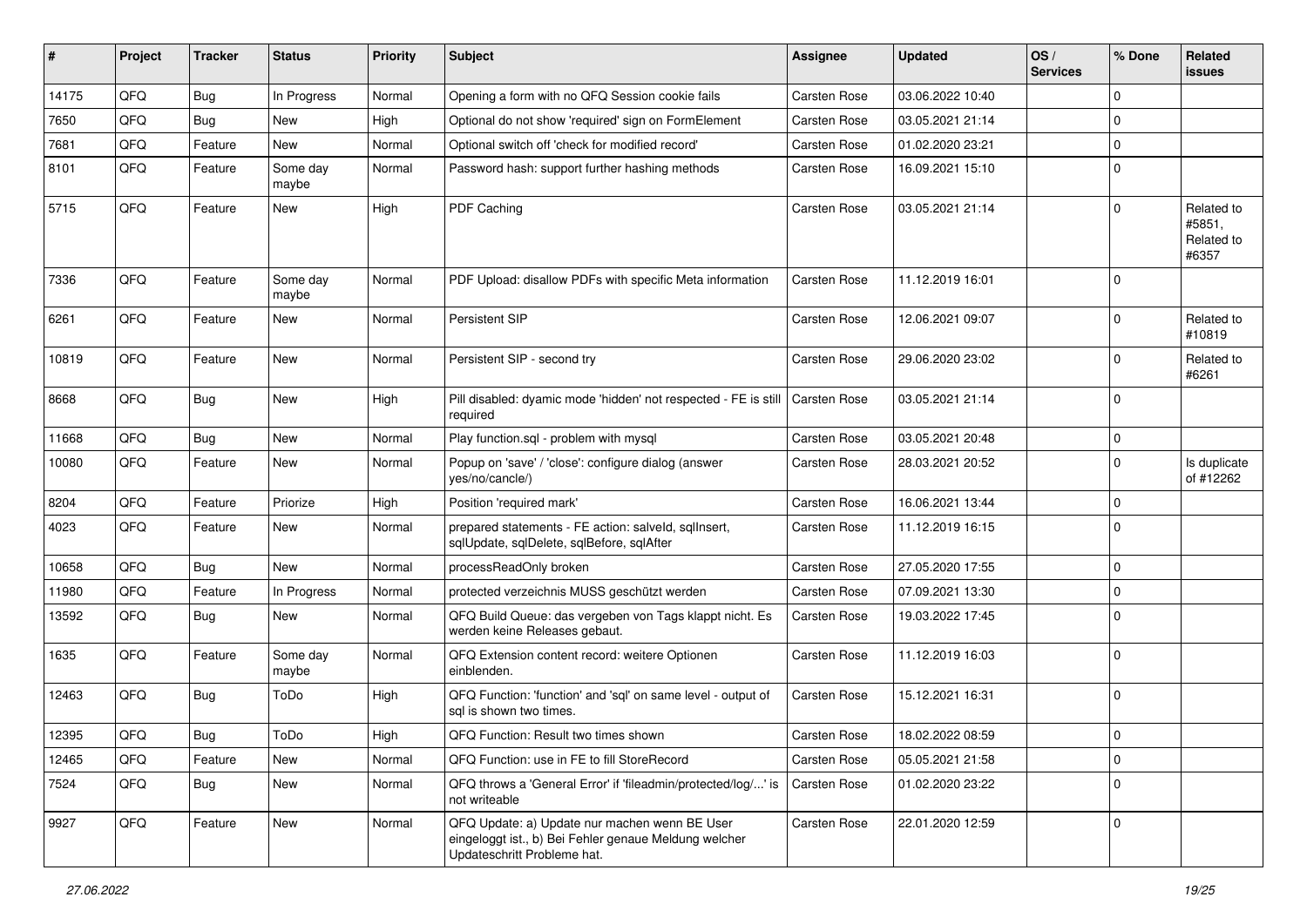| ∦     | Project | <b>Tracker</b> | <b>Status</b>     | <b>Priority</b> | <b>Subject</b>                                                                      | Assignee     | <b>Updated</b>   | OS/<br><b>Services</b> | % Done      | Related<br>issues                                                      |
|-------|---------|----------------|-------------------|-----------------|-------------------------------------------------------------------------------------|--------------|------------------|------------------------|-------------|------------------------------------------------------------------------|
| 4839  | QFQ     | Feature        | Some day<br>maybe | Normal          | gfg-handle in <head> Abschnitt</head>                                               | Carsten Rose | 11.12.2019 16:02 |                        | $\Omega$    |                                                                        |
| 6574  | QFQ     | Bug            | Priorize          | Normal          | gfg.log: Fehlermeldung wurde angezeigt, aber nicht geloggt                          | Carsten Rose | 01.02.2020 10:13 |                        | $\mathbf 0$ |                                                                        |
| 14187 | QFQ     | Feature        | New               | High            | gfg.log: show current URL                                                           | Carsten Rose | 28.05.2022 11:02 |                        | $\Omega$    | Related to<br>#13933,<br>Related to<br>#12532,<br>Related to<br>#11893 |
| 5480  | QFQ     | Feature        | Some day<br>maybe | Normal          | QFQ: Dokumentation mit Screenshots versehen                                         | Carsten Rose | 01.02.2020 23:20 |                        | $\mathbf 0$ | Related to<br>#9879                                                    |
| 8586  | QFQ     | Feature        | Some day<br>maybe | Normal          | QFQ: Enhance Error message for 'record not found'                                   | Carsten Rose | 16.09.2021 15:10 |                        | $\mathbf 0$ |                                                                        |
| 4771  | QFQ     | Bug            | Some day<br>maybe | Normal          | gfg: select-down-values empty after save (edit-form for<br>program administrators)  | Carsten Rose | 01.02.2020 23:20 |                        | $\mathbf 0$ | Related to<br>#4549, Has<br>duplicate<br>#4282                         |
| 7520  | QFQ     | Feature        | <b>New</b>        | Normal          | QR Code:  AS _qr ( AS _link)                                                        | Carsten Rose | 01.02.2020 23:22 |                        | $\mathbf 0$ |                                                                        |
| 6483  | QFQ     | <b>Bug</b>     | <b>New</b>        | Normal          | R Store funktioniert nicht bei 'Report Notation' im FE                              | Carsten Rose | 01.02.2020 23:21 |                        | $\mathbf 0$ |                                                                        |
| 7924  | QFQ     | Feature        | New               | Normal          | Radio/Checkbox with Tooltip                                                         | Carsten Rose | 01.02.2020 23:22 |                        | $\mathbf 0$ |                                                                        |
| 11239 | QFQ     | Bug            | New               | Normal          | Radiobutton (plain): horizontales Rendern abhängig vom<br>Datentyp in der Datenbank | Carsten Rose | 30.09.2020 18:37 |                        | $\mathbf 0$ |                                                                        |
| 7513  | QFQ     | <b>Bug</b>     | New               | Normal          | Radios not correct aligned                                                          | Carsten Rose | 01.02.2020 23:22 |                        | $\mathbf 0$ |                                                                        |
| 7795  | QFQ     | <b>Bug</b>     | <b>New</b>        | Normal          | Readonly Form: Typeahead-Felder                                                     | Carsten Rose | 01.02.2020 23:22 |                        | $\mathbf 0$ |                                                                        |
| 3867  | QFQ     | Feature        | Priorize          | Normal          | Readonly Formular: Template Groups add/delete<br>ausbeldnen                         | Carsten Rose | 05.05.2021 22:12 |                        | $\mathbf 0$ |                                                                        |
| 3109  | QFQ     | Bug            | Some day<br>maybe | High            | RealUrl: Links werden nicht korrekt gerendert                                       | Carsten Rose | 03.05.2021 21:14 |                        | $\mathbf 0$ |                                                                        |
| 7280  | QFQ     | Feature        | New               | Normal          | recently used table                                                                 | Carsten Rose | 01.02.2020 23:21 |                        | $\mathbf 0$ |                                                                        |
| 7480  | QFQ     | Feature        | New               | Normal          | Record History (Undo / Redo)                                                        | Carsten Rose | 11.12.2019 16:16 |                        | $\mathbf 0$ | Related to<br>#2361                                                    |
| 9789  | QFQ     | Bug            | In Progress       | High            | Record Lock: release to early on 'leave page'                                       | Carsten Rose | 10.01.2022 09:25 |                        | 100         | Related to<br>#10081,<br>Related to<br>#9173,<br>Related to<br>#8702   |
| 7099  | QFQ     | Feature        | <b>New</b>        | Normal          | Redesign FormEditor                                                                 | Carsten Rose | 01.02.2020 23:21 |                        | $\mathbf 0$ |                                                                        |
| 13700 | QFQ     | Feature        | <b>New</b>        | Normal          | Redesign gfg.io Seite                                                               | Carsten Rose | 19.03.2022 17:43 |                        | $\mathbf 0$ |                                                                        |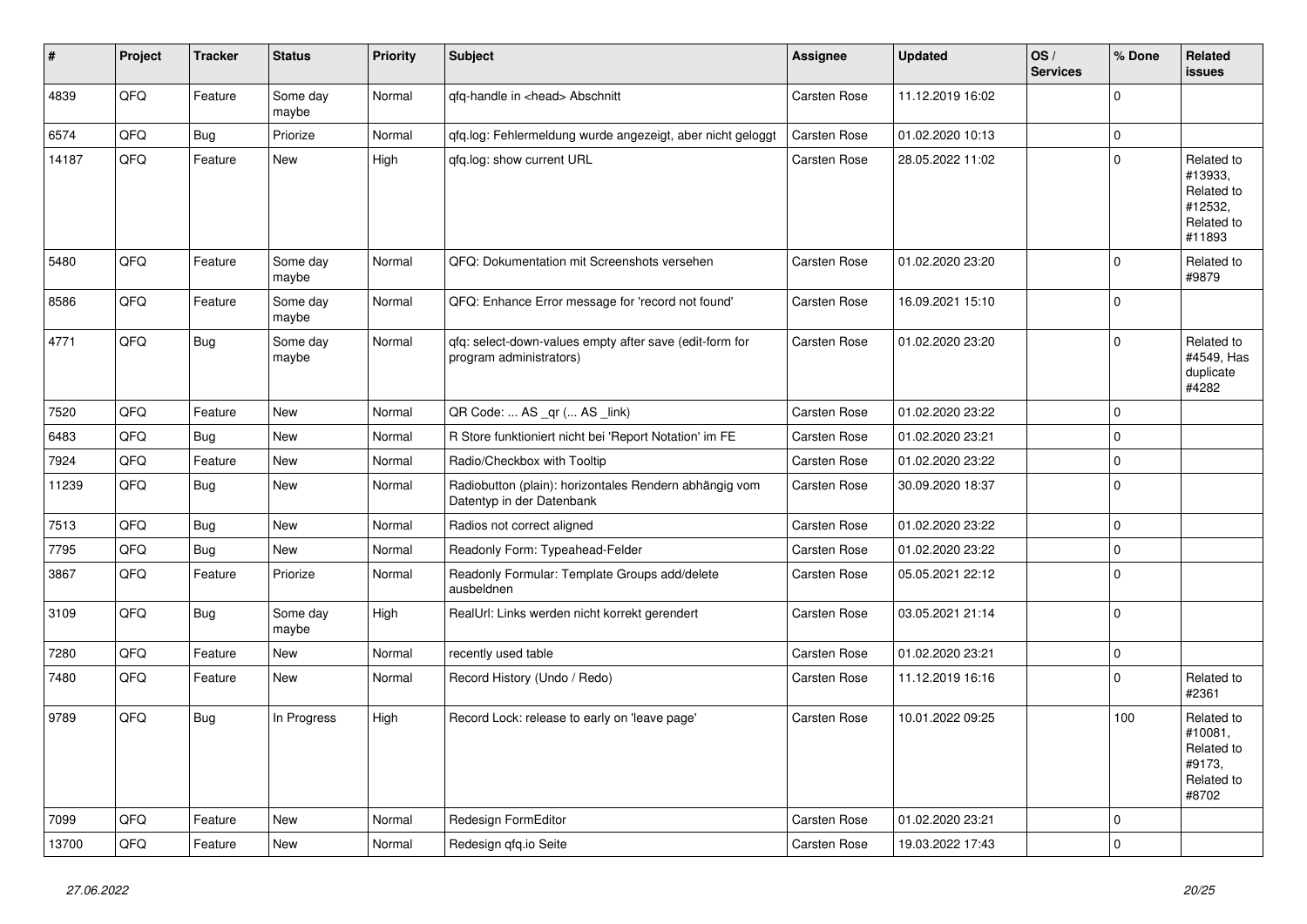| $\vert$ # | Project | <b>Tracker</b> | <b>Status</b>     | <b>Priority</b> | <b>Subject</b>                                                                                     | Assignee     | <b>Updated</b>   | OS/<br><b>Services</b> | % Done      | Related<br>issues                                                      |
|-----------|---------|----------------|-------------------|-----------------|----------------------------------------------------------------------------------------------------|--------------|------------------|------------------------|-------------|------------------------------------------------------------------------|
| 10012     | QFQ     | Feature        | Priorize          | Normal          | redirectAllMailTo: {{beEmail:T}}                                                                   | Carsten Rose | 08.05.2021 09:54 |                        | $\Omega$    | Related to<br>#12412,<br>Related to<br>#12413.<br>Related to<br>#10011 |
| 12611     | QFQ     | Feature        | Some day<br>maybe | Normal          | Refactoring: Bootstrap with Lazy Loading                                                           | Carsten Rose | 08.06.2022 10:37 |                        | $\Omega$    | Related to<br>#12490,<br>Related to<br>#10013,<br>Related to<br>#7732  |
| 10005     | QFQ     | Feature        | Priorize          | Normal          | Report / special column name:  AS _calendar                                                        | Carsten Rose | 03.06.2020 17:28 |                        | $\mathbf 0$ |                                                                        |
| 11323     | QFQ     | Feature        | Some day<br>maybe | Normal          | Report Frontend Editor Modal + Codemirror                                                          | Carsten Rose | 16.09.2021 15:10 |                        | $\Omega$    | Related to<br>#11036                                                   |
| 8975      | QFQ     | Feature        | New               | Normal          | Report Notation: 2.0                                                                               | Carsten Rose | 01.02.2020 23:22 |                        | $\Omega$    | Related to<br>#8963                                                    |
| 9983      | QFQ     | Feature        | New               | Normal          | Report Notation: new keyword 'range'                                                               | Carsten Rose | 01.02.2020 15:55 |                        | $\mathbf 0$ |                                                                        |
| 7261      | QFQ     | <b>Bug</b>     | <b>New</b>        | Normal          | Report pathFilename for user without path, only the filename                                       | Carsten Rose | 01.02.2020 23:21 |                        | 0           |                                                                        |
| 6723      | QFQ     | Feature        | New               | Normal          | Report QFQ Installation and Version                                                                | Carsten Rose | 12.06.2021 09:07 |                        | $\mathbf 0$ |                                                                        |
| 3967      | QFQ     | Feature        | Some day<br>maybe | High            | Report: Checkbox, Radio, Dropdown, Input welches ohne<br>Submit funktioniert - 'Inline-Form'       | Carsten Rose | 03.05.2021 21:14 |                        | $\pmb{0}$   |                                                                        |
| 3991      | QFQ     | Feature        | Some day<br>maybe | Normal          | report: Columnname '_skipWrap' skips 'fbeg', 'fend'                                                | Carsten Rose | 11.12.2019 16:03 |                        | $\Omega$    |                                                                        |
| 14323     | QFQ     | <b>Bug</b>     | In Progress       | Normal          | Report: render=both single - no impact                                                             | Carsten Rose | 19.06.2022 18:31 |                        | 0           |                                                                        |
| 9811      | QFQ     | Feature        | New               | Normal          | Report: tag every n'th row                                                                         | Carsten Rose | 01.02.2020 23:22 |                        | $\pmb{0}$   |                                                                        |
| 5345      | QFQ     | Feature        | New               | Normal          | Report: UPDATE / INSERT / DELETE statements should<br>trigger subqueries, depending on the result. | Carsten Rose | 27.05.2020 16:11 |                        | $\mathbf 0$ |                                                                        |
| 9394      | QFQ     | Feature        | Priorize          | Normal          | REST: allow for non numerical ids in get requests                                                  | Carsten Rose | 05.05.2021 22:10 |                        | $\mathbf 0$ |                                                                        |
| 12974     | QFQ     | <b>Bug</b>     | New               | High            | Sanitize Queries in Action-Elements                                                                | Carsten Rose | 07.12.2021 17:19 |                        | $\mathbf 0$ |                                                                        |
| 5428      | QFQ     | Feature        | Some day<br>maybe | Normal          | secure thumbnail: late render on access.                                                           | Carsten Rose | 01.02.2020 23:20 |                        | 0 l         |                                                                        |
| 3727      | QFQ     | Feature        | <b>New</b>        | High            | Security: Session Hijacking erschweren                                                             | Carsten Rose | 03.05.2021 21:14 |                        | $\pmb{0}$   |                                                                        |
| 11076     | QFQ     | Feature        | In Progress       | Normal          | SELECT  AS _websocket                                                                              | Carsten Rose | 30.08.2020 17:49 |                        | 0           |                                                                        |
| 7519      | QFQ     | Feature        | New               | Normal          | Select: Multi                                                                                      | Carsten Rose | 01.02.2020 23:22 |                        | 0           |                                                                        |
| 7616      | QFQ     | Bug            | Priorize          | Normal          | Selectlist with Enum & Dynamic Update                                                              | Carsten Rose | 01.02.2020 10:13 |                        | $\mathbf 0$ |                                                                        |
| 11080     | QFQ     | Feature        | New               | Normal          | Send MQTT messages                                                                                 | Carsten Rose | 29.08.2020 19:49 |                        | $\mathbf 0$ |                                                                        |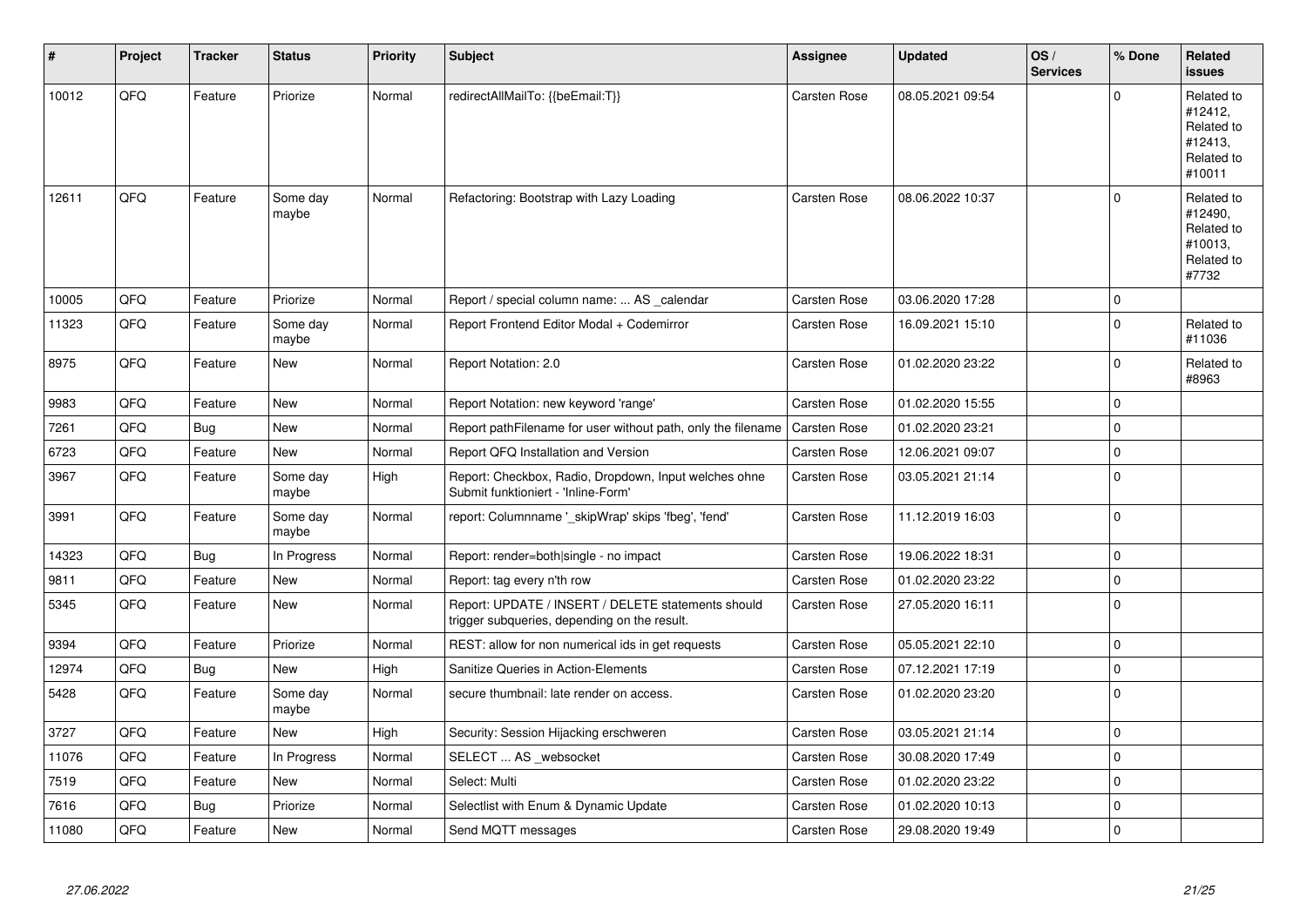| #     | Project | <b>Tracker</b> | <b>Status</b>     | <b>Priority</b> | Subject                                                                                           | Assignee     | <b>Updated</b>   | OS/<br><b>Services</b> | % Done         | Related<br><b>issues</b>                      |
|-------|---------|----------------|-------------------|-----------------|---------------------------------------------------------------------------------------------------|--------------|------------------|------------------------|----------------|-----------------------------------------------|
| 7014  | QFQ     | <b>Bug</b>     | <b>New</b>        | Normal          | Sending invalid emails succeeds when<br>debug.redirectAllMailTo is set                            | Carsten Rose | 01.02.2020 23:21 |                        | $\Omega$       |                                               |
| 4956  | QFQ     | Feature        | Some day<br>maybe | Normal          | Sendmail: Benutzerdefinierte Headers                                                              | Carsten Rose | 11.12.2019 16:02 |                        | $\Omega$       |                                               |
| 8963  | QFQ     | Feature        | Priorize          | Normal          | Setting values in a store: flexible way                                                           | Carsten Rose | 05.05.2021 22:10 |                        | $\Omega$       | Related to<br>#8975                           |
| 3537  | QFQ     | Feature        | Some day<br>maybe | Low             | SHOW COLUMNS FROM tableName - Extend '{{!'<br>definition                                          | Carsten Rose | 11.12.2019 16:02 |                        | $\Omega$       |                                               |
| 7107  | QFQ     | Feature        | Some day<br>maybe | Normal          | Showcase Registration Tool: Anmeldung / Administration :<br>Liste Anmeldungen / Emaileinaldung    | Carsten Rose | 11.12.2019 16:01 |                        | 0 l            |                                               |
| 9121  | QFQ     | Bug            | Priorize          | High            | sip links have r and dblndexData set                                                              | Carsten Rose | 12.06.2021 10:41 |                        | $\mathbf 0$    |                                               |
| 9707  | QFQ     | Feature        | <b>New</b>        | Normal          | SIP security: encode pageld and check pageld on decode                                            | Carsten Rose | 01.02.2020 23:22 |                        | $\overline{0}$ |                                               |
| 12532 | QFQ     | Feature        | New               | High            | SIP-Parameter bei Seitenaufruf in Browser-Console<br>anzeigen                                     | Carsten Rose | 07.12.2021 17:19 |                        | $\Omega$       | Related to<br>#11893,<br>Related to<br>#14187 |
| 12512 | QFQ     | <b>Bug</b>     | <b>New</b>        | Normal          | Some MySQL Installation can't use 'stored procedures'                                             | Carsten Rose | 19.03.2022 17:48 |                        | $\Omega$       |                                               |
| 7683  | QFQ     | Feature        | <b>New</b>        | Normal          | Special column names in '{{ SELECT  AS link }}' should<br>be detected                             | Carsten Rose | 01.02.2020 23:21 |                        | $\Omega$       |                                               |
| 9928  | QFQ     | Feature        | Priorize          | Normal          | SpecialColumnName: a) Deprecated: ' AS "_+tag " ', b)<br>New: ' AS "_ <tag1><tag2>"</tag2></tag1> | Carsten Rose | 01.02.2020 23:17 |                        | $\Omega$       | Related to<br>#9929                           |
| 8806  | QFQ     | Feature        | <b>New</b>        | Normal          | SQL Function nl2br                                                                                | Carsten Rose | 01.02.2020 23:22 |                        | $\Omega$       |                                               |
| 12545 | QFQ     | Bug            | New               | Urgent          | sql.log not created / updated                                                                     | Carsten Rose | 14.12.2021 16:02 |                        | $\mathbf 0$    |                                               |
| 4050  | QFQ     | Feature        | New               | Normal          | sql.log: 1) FormElement ID which causes a specific action,<br>2) Result in the same row.          | Carsten Rose | 15.04.2020 11:35 |                        | $\Omega$       | Related to<br>#5458                           |
| 12504 | QFQ     | Feature        | Priorize          | Normal          | sql.log: report fe.id                                                                             | Carsten Rose | 05.05.2021 22:09 |                        | $\mathbf 0$    |                                               |
| 3941  | QFQ     | Feature        | Some day<br>maybe | Normal          | sqlAfter: es sollten mehrere moeglich sein                                                        | Carsten Rose | 11.12.2019 16:03 |                        | $\Omega$       | Related to<br>#3942                           |
| 4026  | QFQ     | Feature        | Some day<br>maybe | Normal          | sqlLog.sql: log number of FE.id                                                                   | Carsten Rose | 11.12.2019 16:03 |                        | $\mathbf 0$    | Related to<br>#5458                           |
| 9129  | QFQ     | Feature        | New               | Normal          | sqlValidate: Message as notification, not as error                                                | Carsten Rose | 01.02.2020 23:22 |                        | $\Omega$       | Related to<br>#9128                           |
| 10081 | QFQ     | Bug            | New               | High            | Stale record lock after 'forbidden' character                                                     | Carsten Rose | 03.05.2021 21:12 |                        | $\Omega$       | Related to<br>#10082,<br>Related to<br>#9789  |
| 9173  | QFQ     | <b>Bug</b>     | Priorize          | Urgent          | Stale Record Lock: Firefox                                                                        | Carsten Rose | 03.05.2021 21:14 |                        | $\Omega$       | Related to<br>#9789                           |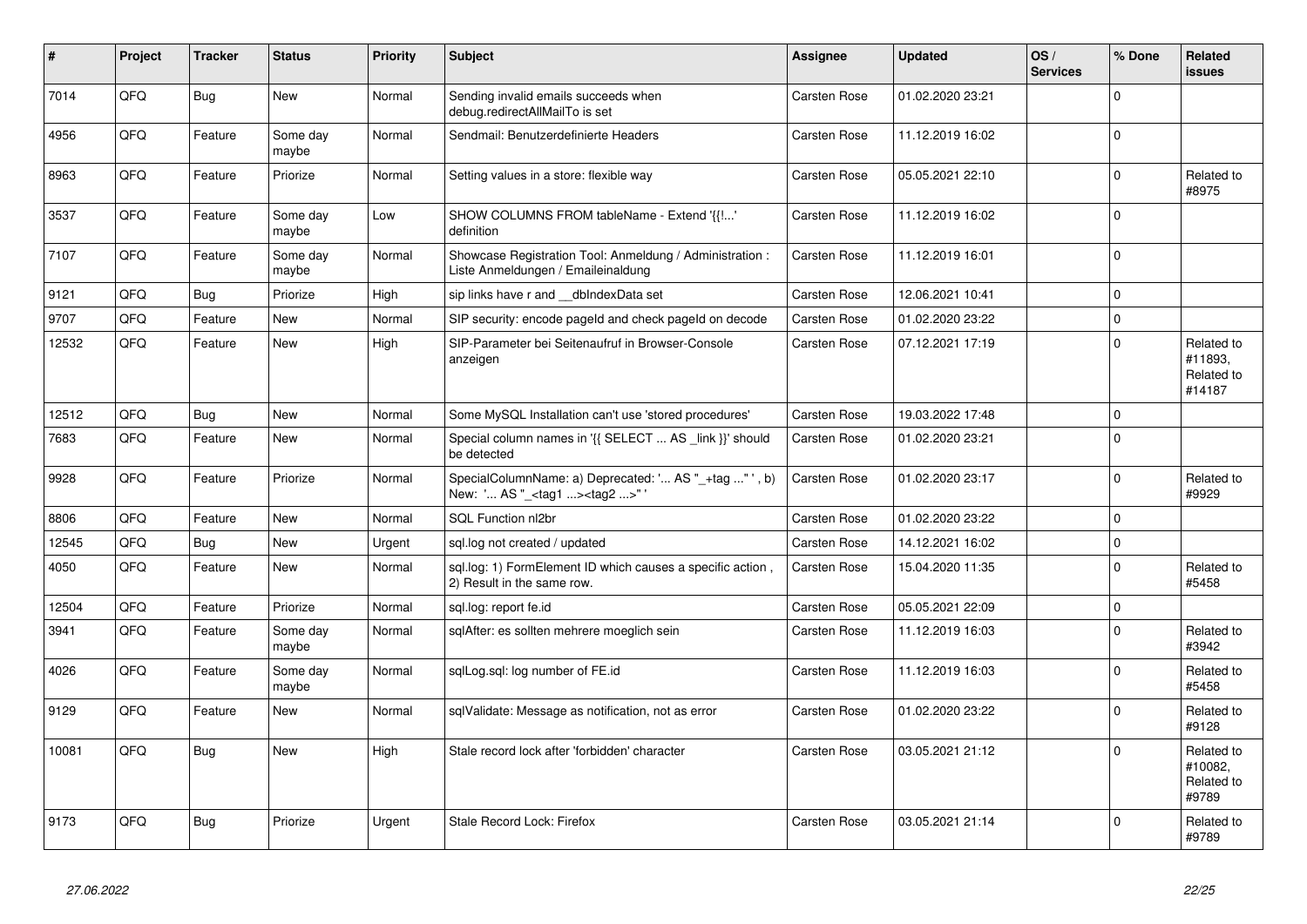| #     | Project | Tracker    | <b>Status</b>     | <b>Priority</b> | <b>Subject</b>                                                                                            | Assignee                                               | <b>Updated</b>   | OS/<br><b>Services</b> | % Done      | Related<br><b>issues</b>                      |                      |
|-------|---------|------------|-------------------|-----------------|-----------------------------------------------------------------------------------------------------------|--------------------------------------------------------|------------------|------------------------|-------------|-----------------------------------------------|----------------------|
| 12413 | QFQ     | Feature    | <b>New</b>        | Normal          | STORE_TYPO3: enhance for {{be_users.email:T}},<br>{{fe users.email:T}}                                    | <b>Carsten Rose</b>                                    | 03.05.2021 20:45 |                        | $\Omega$    | Related to<br>#12412,<br>Related to<br>#10012 |                      |
| 11775 | QFQ     | Feature    | <b>New</b>        | Normal          | Subrecord Tooltip pro Feld                                                                                | Carsten Rose                                           | 18.12.2020 15:22 |                        | $\Omega$    | Related to<br>#11955                          |                      |
| 3432  | QFQ     | Feature    | <b>New</b>        | Normal          | subrecord: dynamicUpdate                                                                                  | Carsten Rose                                           | 11.06.2020 21:10 |                        | $\Omega$    | Related to<br>#5691                           |                      |
| 8187  | QFQ     | Feature    | <b>New</b>        | Normal          | Subrecord: enable/hide new button - make new/edit/delete<br>customizeable.                                | <b>Carsten Rose</b>                                    | 06.03.2021 18:44 |                        | $\Omega$    | Related to<br>#11326                          |                      |
| 11955 | QFQ     | Feature    | <b>New</b>        | Normal          | subrecord: new title option to set <th> attributes - e.g. to<br/>customize tablesorter options.</th>      | attributes - e.g. to<br>customize tablesorter options. | Carsten Rose     | 03.05.2021 20:47       |             | $\Omega$                                      | Related to<br>#11775 |
| 7574  | QFQ     | Bug        | <b>New</b>        | Normal          | Substitute error: form element not reported / dont parse<br>Form.note                                     | Carsten Rose                                           | 01.02.2020 23:21 |                        | $\Omega$    |                                               |                      |
| 12477 | QFQ     | Feature    | <b>New</b>        | Normal          | Support for refactoring: Form, FormElement, diverse<br>Tabellen/Spalten, tt-content Records               | Carsten Rose                                           | 03.05.2021 20:45 |                        | $\mathbf 0$ |                                               |                      |
| 12520 | QFQ     | <b>Bug</b> | New               | Normal          | Switch FE User: still active even FE User session expired                                                 | Carsten Rose                                           | 19.03.2022 17:48 |                        | $\Omega$    |                                               |                      |
| 3402  | QFQ     | Feature    | Some day<br>maybe | Normal          | Syntax Highlighting via CodeMirror                                                                        | Carsten Rose                                           | 11.12.2019 16:02 |                        | 100         | Related to<br>#3207                           |                      |
| 4258  | QFQ     | Feature    | Some day<br>maybe | High            | <b>System Defaults: Forms</b>                                                                             | Carsten Rose                                           | 03.05.2021 21:14 |                        | $\Omega$    |                                               |                      |
| 12584 | QFQ     | Feature    | Feedback          | Normal          | T3 v10 migration script: replace alias-patterns (v11)                                                     | Carsten Rose                                           | 28.05.2022 11:12 |                        | 100         |                                               |                      |
| 14304 | QFQ     | Bug        | New               | Normal          | table sorter view safer does not work                                                                     | Carsten Rose                                           | 10.06.2022 11:49 |                        | $\mathbf 0$ |                                               |                      |
| 10745 | QFQ     | Feature    | Some day<br>maybe | Normal          | Tablesorter Excel Export                                                                                  | Carsten Rose                                           | 16.09.2021 15:09 |                        | $\mathbf 0$ |                                               |                      |
| 12679 | QFQ     | Feature    | <b>New</b>        | Normal          | tablesorter: custom column width                                                                          | <b>Carsten Rose</b>                                    | 16.06.2021 11:10 |                        | $\Omega$    |                                               |                      |
| 10506 | QFQ     | <b>Bug</b> | <b>New</b>        | High            | Template Group broken on MultiDB instance                                                                 | Carsten Rose                                           | 03.05.2021 21:12 |                        | $\Omega$    | Related to<br>#10505                          |                      |
| 12716 | QFQ     | <b>Bug</b> | <b>New</b>        | Normal          | template group: Pattern only applied to first instance                                                    | Carsten Rose                                           | 19.03.2022 17:47 |                        | $\Omega$    |                                               |                      |
| 12045 | QFQ     | Bug        | <b>New</b>        | Normal          | templateGroup afterSave FE: Aufruf ohne<br>sglHonorFormElements funktioniert nicht                        | Carsten Rose                                           | 18.02.2021 16:33 |                        | $\Omega$    |                                               |                      |
| 12702 | QFQ     | Bug        | <b>New</b>        | High            | templateGroup: broken in multiDb Setup                                                                    | Carsten Rose                                           | 14.12.2021 16:02 |                        | $\mathbf 0$ |                                               |                      |
| 3882  | QFQ     | Bug        | Some day<br>maybe | Normal          | templateGroup: disable 'add' if limit is reached - funktioniert<br>nicht wenn bereits records existierten | Carsten Rose                                           | 11.12.2019 16:03 |                        | $\Omega$    |                                               |                      |
| 7521  | QFQ     | Feature    | New               | Normal          | TemplateGroup: fe.type=upload                                                                             | Carsten Rose                                           | 01.02.2020 23:21 |                        | $\mathbf 0$ | Related to<br>#9706                           |                      |
| 3385  | QFQ     | Feature    | Some day<br>maybe | Normal          | templateGroup: insert/update/delete non primary records                                                   | Carsten Rose                                           | 11.12.2019 16:02 |                        | $\Omega$    |                                               |                      |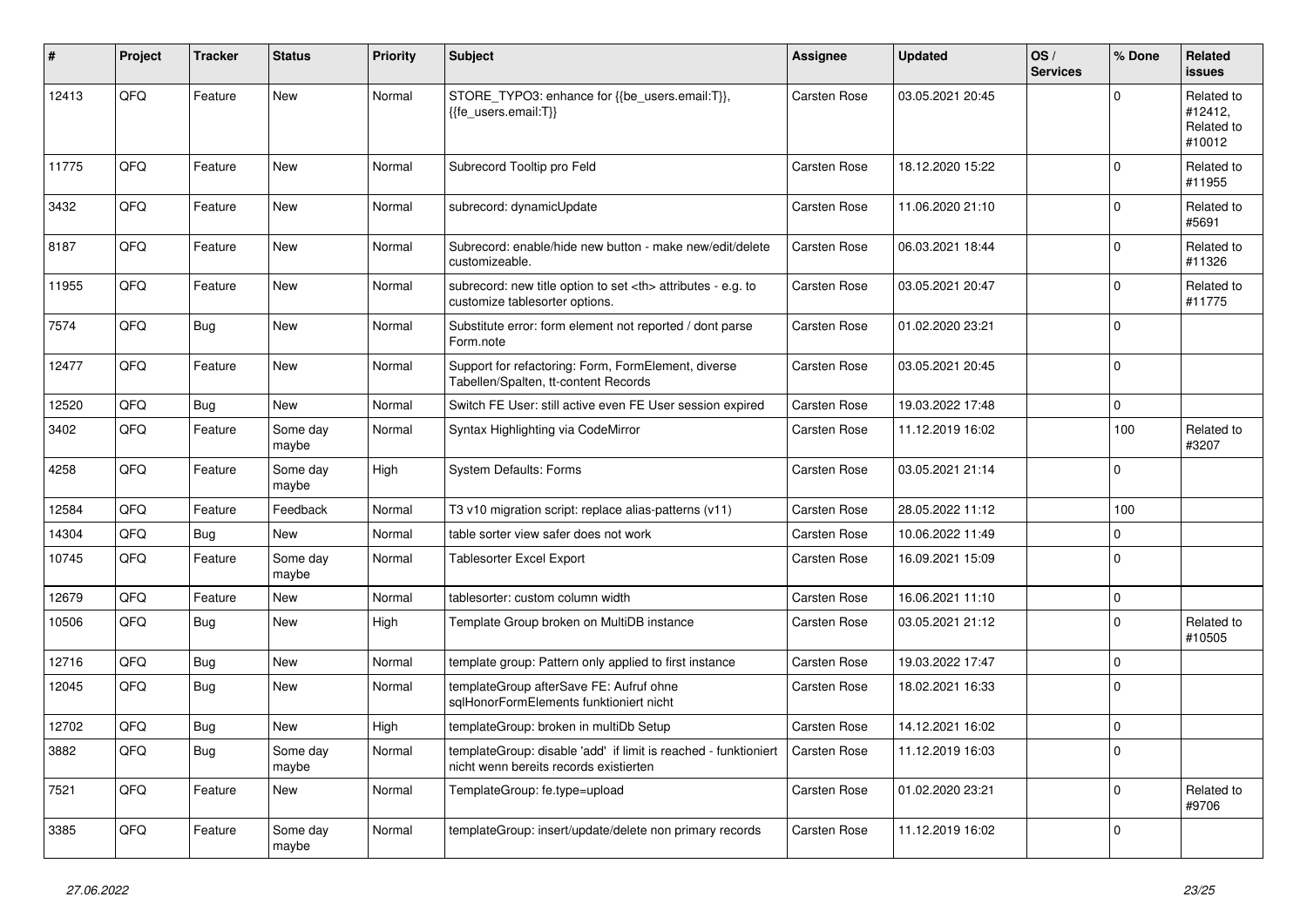| #     | Project | <b>Tracker</b> | <b>Status</b>     | <b>Priority</b> | <b>Subject</b>                                                                                                       | Assignee            | <b>Updated</b>   | OS/<br><b>Services</b> | % Done      | Related<br><b>issues</b>                    |
|-------|---------|----------------|-------------------|-----------------|----------------------------------------------------------------------------------------------------------------------|---------------------|------------------|------------------------|-------------|---------------------------------------------|
| 3588  | QFQ     | Bug            | Some day<br>maybe | Normal          | templateGroup: versteckte Elemente werden weiterhin<br>gespeichert.                                                  | Carsten Rose        | 11.12.2019 16:02 |                        | $\Omega$    |                                             |
| 4549  | QFQ     | <b>Bug</b>     | Some day<br>maybe | Normal          | TemplateGroups: FE.type SELECT loose selected value<br>after save                                                    | Carsten Rose        | 01.02.2020 23:20 |                        | $\Omega$    | Related to<br>#4548.<br>Related to<br>#4771 |
| 4757  | QFQ     | Feature        | Some day<br>maybe | Normal          | Test subrecord: download links ok? Links ok?                                                                         | Carsten Rose        | 01.02.2020 23:20 |                        | $\Omega$    |                                             |
| 9704  | QFQ     | Feature        | Some day<br>maybe | Normal          | Thumbnails Generieren beim Splitten von PDF Files                                                                    | Carsten Rose        | 11.12.2019 16:01 |                        | $\Omega$    |                                             |
| 12186 | QFQ     | Feature        | <b>New</b>        | High            | TinyMCE Config für Objekte                                                                                           | Carsten Rose        | 07.12.2021 17:19 |                        | $\Omega$    | <b>Blocks</b><br>#12632                     |
| 12439 | QFQ     | Feature        | In Progress       | Normal          | TinyMCE Paste from Word & Character Count/Limit                                                                      | Carsten Rose        | 05.05.2021 22:15 |                        | $\mathbf 0$ |                                             |
| 7239  | QFQ     | Feature        | <b>New</b>        | Normal          | TinyMCE: html tag whitelist                                                                                          | Carsten Rose        | 01.02.2020 23:21 |                        | $\Omega$    | Related to<br>#14320                        |
| 12632 | QFQ     | Feature        | <b>New</b>        | Normal          | TinyMCE: Prepare CSS classes for images                                                                              | Carsten Rose        | 04.06.2021 14:35 |                        | 100         | Blocked by<br>#12186                        |
| 12664 | QFQ     | Feature        | <b>New</b>        | Normal          | TinyMCE: report/remove malicous HTML/JS Code                                                                         | Carsten Rose        | 19.03.2022 17:47 |                        | $\Omega$    | Related to<br>#14320                        |
| 7456  | QFQ     | <b>Bug</b>     | Some day<br>maybe | Low             | Todos in Code: solve or make ticket                                                                                  | Carsten Rose        | 16.09.2021 15:10 |                        | $\Omega$    |                                             |
| 9968  | QFQ     | Feature        | Priorize          | Normal          | Tooltip in Links for Developer                                                                                       | Carsten Rose        | 01.02.2020 23:17 |                        | $\mathbf 0$ |                                             |
| 8044  | QFQ     | Feature        | Priorize          | Normal          | Transaction: a) Form, b) Report                                                                                      | Carsten Rose        | 05.05.2021 22:14 |                        | $\Omega$    | Related to<br>#8043                         |
| 12187 | QFQ     | Bug            | <b>New</b>        | Normal          | Trigger FormAsFile() via Report: probably problem with multi<br>DB setup                                             | <b>Carsten Rose</b> | 20.03.2021 21:20 |                        | $\Omega$    |                                             |
| 12400 | QFQ     | Feature        | <b>New</b>        | Normal          | Tutorial ist in QFQ Doku, Wird in der Suche gefunden, es<br>gibt aber kein Menupunkt - Inhalt ueberpruefen           | Carsten Rose        | 03.05.2021 20:45 |                        | $\mathbf 0$ |                                             |
| 5894  | QFQ     | Feature        | Feedback          | Normal          | Typeahead in Report: show/hide rows dynamically                                                                      | Carsten Rose        | 18.02.2022 08:50 |                        | $\Omega$    | Related to<br>#5893.<br>Related to<br>#5885 |
| 3895  | QFQ     | Bug            | Some day<br>maybe | Normal          | typeahead pedantic: on lehrkredit Idap webpass - if only one<br>person is in dropdown, such person can't be selected | <b>Carsten Rose</b> | 11.12.2019 16:03 |                        | $\Omega$    |                                             |
| 10640 | QFQ     | Bug            | <b>New</b>        | High            | TypeAhead Tag: FE editierbar trotz readOnly                                                                          | Carsten Rose        | 03.05.2021 21:12 |                        | $\mathbf 0$ |                                             |
| 4018  | QFQ     | Feature        | Some day<br>maybe | Normal          | typeahead: solve problem with potential long query<br>parameter                                                      | Carsten Rose        | 11.12.2019 16:03 |                        | $\Omega$    |                                             |
| 10115 | QFQ     | Feature        | New               | Normal          | TypeAhead: static list                                                                                               | Carsten Rose        | 26.02.2020 16:42 |                        | 100         |                                             |